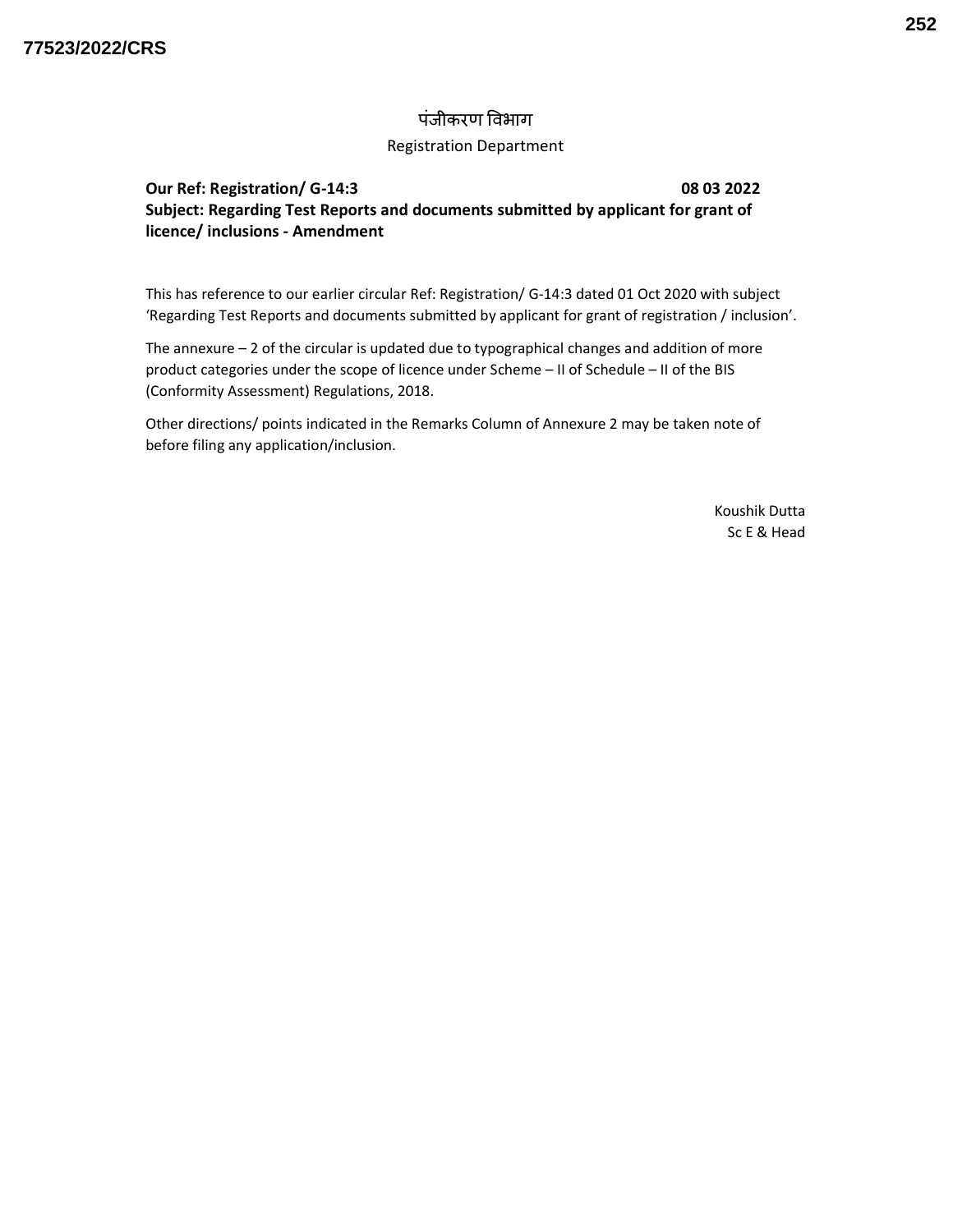| SI.<br>No.     | <b>Product Category</b>                                                        | Sub category<br>name                                                                               | <b>Product name in</b><br>Form I                                                                   | <b>Product name in</b><br><b>Inclusions</b>                                | IS No.                                 | <b>Total</b><br>models<br>in one<br>series | <b>Remarks</b>                                                                                                                                                                                                            |
|----------------|--------------------------------------------------------------------------------|----------------------------------------------------------------------------------------------------|----------------------------------------------------------------------------------------------------|----------------------------------------------------------------------------|----------------------------------------|--------------------------------------------|---------------------------------------------------------------------------------------------------------------------------------------------------------------------------------------------------------------------------|
| $\mathbf{1}$   | <b>MICROWAVE OVENS</b>                                                         | <b>MICROWAVE</b><br><b>OVENS</b>                                                                   | <b>MICROWAVE</b><br><b>OVENS</b>                                                                   | <b>MICROWAVE OVENS</b>                                                     | IS 302-2-<br>25:2014                   | 10                                         | Single licence will be granted for all Microwave<br>Ovens                                                                                                                                                                 |
| $\overline{2}$ | <b>ELECTRONIC CLOCKS WITH</b><br><b>MAINS POWER</b>                            | <b>ELECTRONIC</b><br><b>CLOCKS WITH</b><br><b>MAINS POWER</b>                                      | <b>ELECTRONIC</b><br><b>CLOCKS WITH</b><br><b>MAINS POWER</b>                                      | <b>ELECTRONIC CLOCKS</b><br>WITH MAINS POWER                               | IS 302-2-<br>26:2014                   | 10 <sup>1</sup>                            | Single licence will be granted for all Electronic<br><b>Clocks with Mains Power</b>                                                                                                                                       |
| $\overline{3}$ | AMPLIFIERS WITH INPUT<br>POWER 2000W AND ABOVE                                 | <b>AMPLIFIERS WITH</b><br><b>INPUT POWER</b><br><b>2000W AND</b><br><b>ABOVE</b>                   | <b>AMPLIFIERS WITH</b><br><b>INPUT POWER</b><br><b>2000W AND</b><br><b>ABOVE</b>                   | <b>AMPLIFIERS WITH</b><br><b>INPUT POWER</b><br>2000W AND ABOVE            | IS 616 :<br>2017/IEC<br>60065:<br>2014 | 10                                         | Single licence will be granted for all AMPLIFIERS<br>WITH INPUT POWER 2000W AND ABOVE                                                                                                                                     |
| 4              | <b>ELECTRONIC GAMES</b><br>(VIDEO)/HAND HELD<br><b>GAMES</b>                   | <b>ELECTRONIC</b><br>1.<br>GAMES (VIDEO)                                                           | <b>ELECTRONIC</b><br>GAMES (VIDEO)                                                                 | <b>ELECTRONIC GAMES</b><br>(VIDEO)                                         | IS 616 :<br>2017/IEC                   | 10                                         | Separate licence will be granted for ELECTRONIC                                                                                                                                                                           |
|                |                                                                                | 2.<br><b>HAND HELD</b><br><b>GAMES</b>                                                             | <b>HAND HELD</b><br><b>GAMES</b>                                                                   | <b>HAND HELD GAMES</b>                                                     | 60065:<br>2014                         | 10                                         | GAMES (VIDEO) and HAND HELD GAMES                                                                                                                                                                                         |
| 5              | <b>ELECTRONIC MUSICAL</b><br><b>SYSTEMS WITH INPUT</b><br>POWER 200W AND ABOVE | <b>ELECTRONIC</b><br><b>MUSICAL</b><br><b>SYSTEMS WITH</b><br><b>INPUT POWER</b><br>200W AND ABOVE | <b>ELECTRONIC</b><br><b>MUSICAL</b><br><b>SYSTEMS WITH</b><br><b>INPUT POWER</b><br>200W AND ABOVE | <b>ELECTRONIC</b><br><b>MUSICAL SYSTEMS</b>                                | IS 616:<br>2017/IEC<br>60065:<br>2014  | 10                                         | 1. Single licence will be granted for all ELECTRONIC<br>MUSICAL SYSTEMS WITH INPUT POWER 200W<br><b>AND ABOVE</b><br>2. Inclusions will be accepted in existing licence<br>under the existing product category ELECTRONIC |
| 6              | <b>Electronic Musical System</b><br>with input power below 200<br>Watts        | <b>Electronic Musical</b><br>System with input<br>power below 200<br>Watts                         | <b>Electronic Musical</b><br>System with input<br>power below 200<br>Watts                         | <b>Electronic Musical</b><br>System with input<br>power below 200<br>Watts | IS 616 :<br>2017/IEC<br>60065:<br>2014 | 10                                         | MUSICAL SYSTEMS WITH INPUT POWER 200W<br>AND ABOVE. Separate licence will not be given for<br>this product. In case any such licence is granted,<br>they will be allowed to remain operative.                             |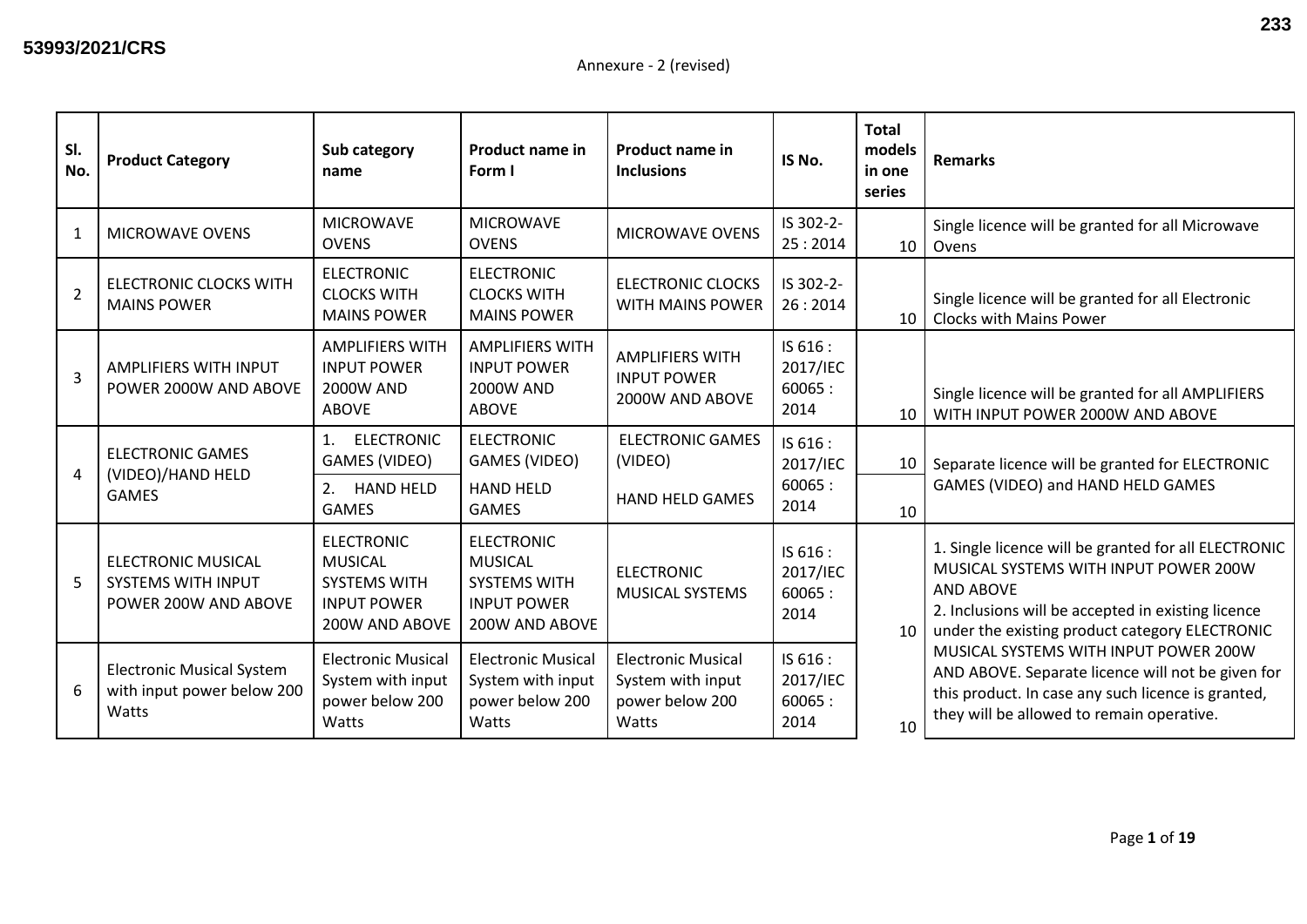| $\overline{7}$ | <b>OPTICAL DISC PLAYERS</b><br>WITH BUILT IN AMPLIFIERS<br>OF INPUT POWER 200W<br>AND ABOVE | <b>OPTICAL DISC</b><br><b>PLAYERS WITH</b><br><b>BUILT IN</b><br><b>AMPLIFIERS OF</b><br><b>INPUT POWER</b><br>200W AND ABOVE                                                                                  | <b>OPTICAL DISC</b><br><b>PLAYERS WITH</b><br><b>BUILT IN</b><br><b>AMPLIFIERS OF</b><br><b>INPUT POWER</b><br>200W AND ABOVE | <b>OPTICAL DISC</b><br>PLAYERS WITH BUILT<br>IN AMPLIFIERS OF<br><b>INPUT POWER 200W</b><br><b>AND ABOVE</b> | IS 616 :<br>2017/IEC<br>60065:<br>2014 | 10             | Single licence will be granted for all OPTICAL DISC<br>PLAYERS WITH BUILT IN AMPLIFIERS OF INPUT<br>POWER 200W AND ABOVE                                                             |
|----------------|---------------------------------------------------------------------------------------------|----------------------------------------------------------------------------------------------------------------------------------------------------------------------------------------------------------------|-------------------------------------------------------------------------------------------------------------------------------|--------------------------------------------------------------------------------------------------------------|----------------------------------------|----------------|--------------------------------------------------------------------------------------------------------------------------------------------------------------------------------------|
| 8              | PLASMA/LCD/LED<br>TELEVISIONS OF SIZE 32"<br><b>AND MORE</b>                                | 1. PLASMA<br><b>TELEVISIONS OF</b><br>SIZE 32" AND<br><b>MORE</b><br>2. LCD<br><b>TELEVISIONS OF</b><br>SIZE 32" AND<br><b>MORE</b><br>3. LED<br><b>TELEVISIONS OF</b><br>SIZE 32" AND<br><b>MORE</b>          | PLASMA<br><b>TELEVISIONS</b><br><b>LCD TELEVISIONS</b><br>LED TELEVISIONS                                                     | <b>PLASMA</b><br><b>TELEVISIONS</b><br><b>LCD TELEVISIONS</b><br>LED TELEVISIONS                             | IS 616 :<br>2017/IEC<br>60065:<br>2014 | 10<br>10<br>10 | 1. Separate licence will be granted for PLASMA<br>TELEVISIONS, LCD TELEVISIONS, LED TELEVISIONS<br>2. Licence will be granted under product names                                    |
| 9              | PLASMA/LCD/LED<br><b>TELEVISIONS OF SCREEN</b><br>SIZE UPTO 32"                             | 4. PLASMA<br><b>TELEVISIONS OF</b><br><b>SCREEN SIZE UPTO</b><br>32"<br>5. LCD<br><b>TELEVISIONS OF</b><br><b>SCREEN SIZE UPTO</b><br>32"<br>6. LED<br><b>TELEVISIONS OF</b><br><b>SCREEN SIZE UPTO</b><br>32" | PLASMA<br><b>TELEVISIONS</b><br><b>LCD TELEVISIONS</b><br>LED TELEVISIONS                                                     | <b>PLASMA</b><br><b>TELEVISIONS</b><br><b>LCD TELEVISIONS</b><br>LED TELEVISIONS                             | IS 616 :<br>2017/IEC<br>60065:<br>2014 | 10<br>10<br>10 | PLASMA TELEVISIONS, LCD TELEVISIONS, LED<br>TELEVISIONS granted under PLASMA/LCD/LED<br>TELEVISIONS OF SIZE 32" AND MORE. Separate<br>licence will not be granted for size upto 32". |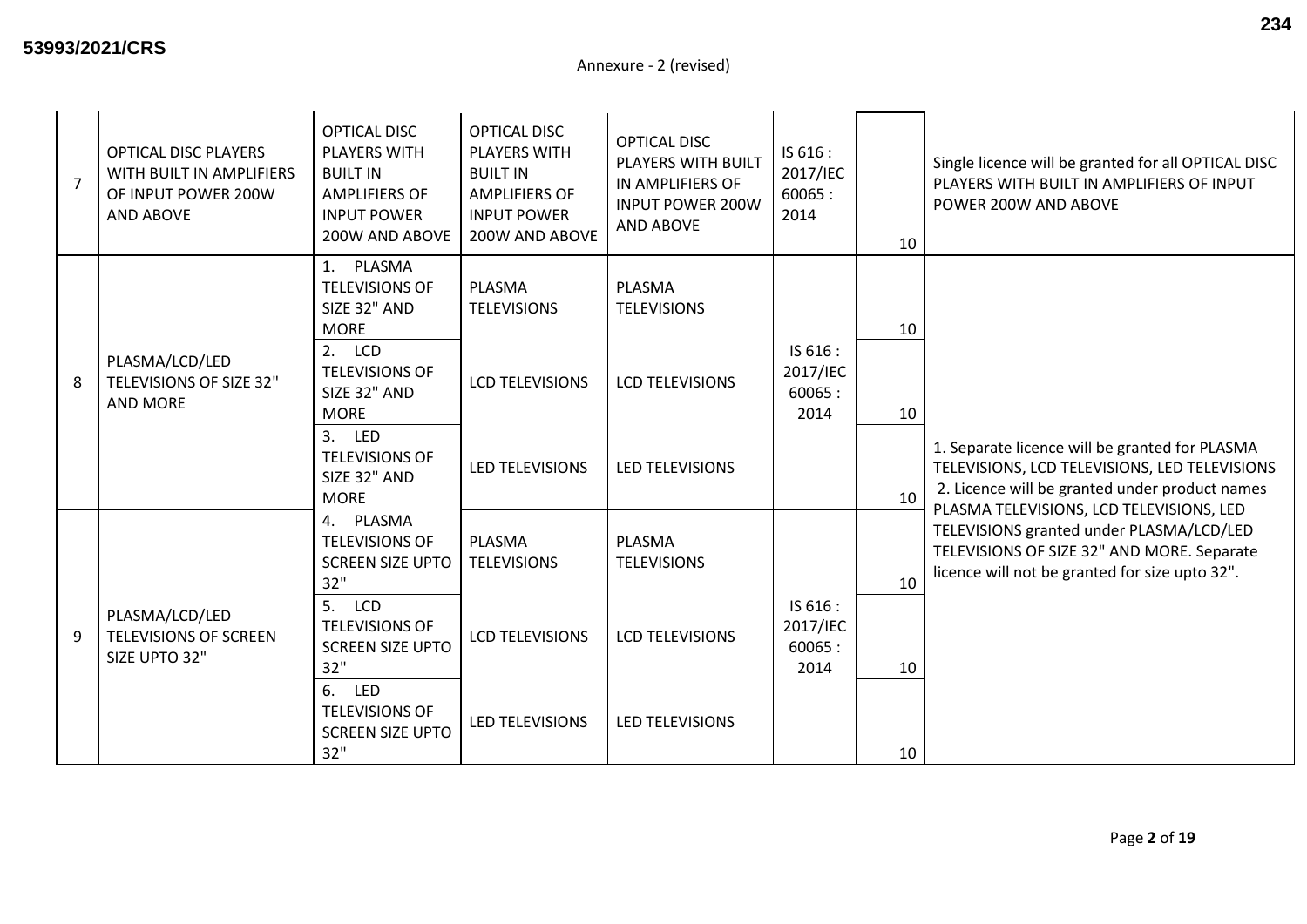| 10 | POWER ADAPTORS FOR<br>AUDIO, VIDEO & SIMILAR<br><b>ELECTRONIC APPARATUS</b> | <b>POWER</b><br><b>ADAPTORS FOR</b><br>AUDIO, VIDEO &<br>SIMILAR<br><b>ELECTRONIC</b><br>APPARATUS | <b>POWER</b><br><b>ADAPTORS FOR</b><br>AUDIO, VIDEO &<br><b>SIMILAR</b><br><b>ELECTRONIC</b><br><b>APPARATUS</b> | POWER ADAPTORS<br>FOR AUDIO, VIDEO &<br>SIMILAR ELECTRONIC<br><b>APPARATUS</b>         | IS 616:<br>2017/IEC<br>60065:<br>2014                    | 10                    | Single licence will be gratned for all POWER<br>ADAPTORS FOR AUDIO, VIDEO & SIMILAR<br><b>ELECTRONIC APPARATUS</b>                                                             |
|----|-----------------------------------------------------------------------------|----------------------------------------------------------------------------------------------------|------------------------------------------------------------------------------------------------------------------|----------------------------------------------------------------------------------------|----------------------------------------------------------|-----------------------|--------------------------------------------------------------------------------------------------------------------------------------------------------------------------------|
| 11 | FIXED GENERAL PURPOSE<br><b>LED LUMINAIRES</b>                              | 1. FIXED<br><b>GENERAL</b><br><b>PURPOSE LED</b><br><b>LUMINAIRES</b><br>2. FANCY<br><b>LIGHTS</b> | <b>FIXED GENERAL</b><br><b>PURPOSE LED</b><br><b>LUMINAIRES</b><br><b>FANCY LIGHTS</b>                           | <b>FIXED GENERAL</b><br><b>PURPOSE LED</b><br><b>LUMINAIRES</b><br><b>FANCY LIGHTS</b> | IS 10322<br>(Part $5/$<br>Sec $1$ :<br>2012              | 10 <sub>1</sub><br>50 | Separate licence will be granted for FIXED<br>GENERAL PURPOSE LED LUMINAIRES and FANCY<br>LIGHTS. Any existing licence with both products<br>will contiunue to remain as such. |
|    |                                                                             | <b>LAPTOP</b><br>1.                                                                                | <b>LAPTOP</b>                                                                                                    | <b>LAPTOP</b>                                                                          | IS 13252                                                 | 10                    |                                                                                                                                                                                |
|    | LAPTOP/NOTEBOOK/TABLET                                                      | 2.<br><b>NOTEBOOK</b>                                                                              | <b>NOTEBOOK</b>                                                                                                  | <b>NOTEBOOK</b>                                                                        | (Part 1):                                                | 10                    |                                                                                                                                                                                |
| 12 |                                                                             | 3.<br><b>TABLET</b>                                                                                | <b>TABLET</b>                                                                                                    | <b>TABLET</b>                                                                          | 2010/<br><b>IEC</b><br>$60950 - 1:$<br>2005              | 10                    | Separate licences will be granted for Laptop,<br>Notebook, Tablet.                                                                                                             |
|    |                                                                             | <b>PRINTERS</b><br>1.                                                                              | <b>PRINTERS</b>                                                                                                  | PRINTERS /                                                                             | IS 13252                                                 | 10                    |                                                                                                                                                                                |
| 13 | PRINTERS, PLOTTERS                                                          | 2.<br><b>PLOTTERS</b>                                                                              | <b>PLOTTERS</b>                                                                                                  | <b>PLOTTERS</b>                                                                        | (Part 1):<br>2010/<br><b>IEC</b><br>$60950 - 1:$<br>2005 | 10                    | Single licence will be granted for all Printer/<br>Plotter                                                                                                                     |
|    |                                                                             | <b>SCANNERS</b><br>1.                                                                              | <b>SCANNERS</b>                                                                                                  | SCANNERS/USB                                                                           | IS 13252                                                 | 10                    |                                                                                                                                                                                |
| 14 | <b>SCANNERS</b>                                                             | <b>USB DRIVEN</b><br>2.<br><b>BARCODE</b><br><b>SCANNERS</b>                                       | <b>USB DRIVEN</b><br><b>BARCODE</b><br><b>SCANNERS</b>                                                           | <b>DRIVEN BARCODE</b><br>SCANNERS/BARCODE<br>SCANNERS/IRIS<br>SCANNERS/OPTICAL         | (Part 1):<br>2010/<br><b>IEC</b>                         | 10                    | Single licence will be granted for all products<br>under 'Scanners'. However, at a time, test reports<br>of single type/ product will be accepted                              |
|    |                                                                             | 3.<br><b>BARCODE</b><br><b>SCANNERS</b>                                                            | <b>BARCODE</b><br><b>SCANNERS</b>                                                                                |                                                                                        | $60950 - 1$ :<br>2005                                    | 10                    |                                                                                                                                                                                |

Page **3** of **19**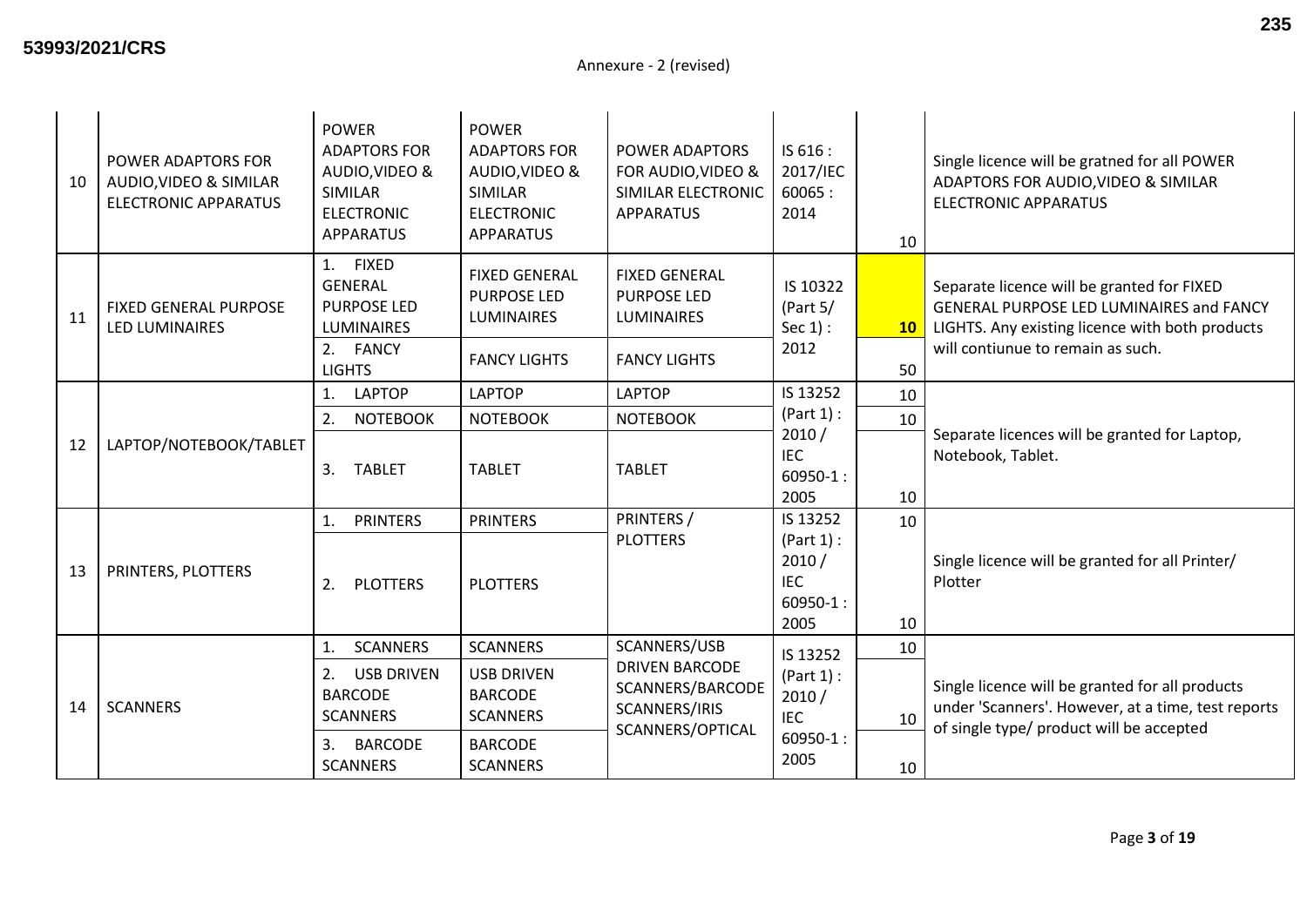|    |                                                                                  | <b>IRIS</b><br>4.<br><b>SCANNERS</b>                                                                                                 | <b>IRIS SCANNERS</b>                                                                  | <b>FINGERPRINT</b><br><b>SCANNERS</b>                    |                                                                       | 10              |                                                                                                                                    |
|----|----------------------------------------------------------------------------------|--------------------------------------------------------------------------------------------------------------------------------------|---------------------------------------------------------------------------------------|----------------------------------------------------------|-----------------------------------------------------------------------|-----------------|------------------------------------------------------------------------------------------------------------------------------------|
|    |                                                                                  | 5. OPTICAL<br><b>FINGERPRINT</b><br><b>SCANNERS</b>                                                                                  | <b>OPTICAL</b><br><b>FINGERPRINT</b><br><b>SCANNERS</b>                               |                                                          |                                                                       | 10              |                                                                                                                                    |
| 15 | SET TOP BOX                                                                      | <b>SET TOP BOX</b>                                                                                                                   | <b>SET TOP BOX</b>                                                                    | <b>SET TOP BOX</b>                                       | IS 13252<br>(Part 1):<br>2010/<br><b>IEC</b><br>$60950 - 1$ :<br>2005 | 10 <sup>1</sup> | Separate licence will be granted for separate<br>brands unless the brand owner is the same.                                        |
| 16 | <b>TELEPHONE ANSWERING</b><br><b>MACHINES</b>                                    | <b>TELEPHONE</b><br><b>ANSWERING</b><br><b>MACHINES</b>                                                                              | <b>TELEPHONE</b><br>ANSWERING<br><b>MACHINES</b>                                      | <b>TELEPHONE</b><br><b>ANSWERING</b><br><b>MACHINES</b>  | IS 13252<br>(Part 1):<br>2010/<br>IEC<br>$60950 - 1$ :<br>2005        | 10              | Single licence will be granted for TELEPHONE<br><b>ANSWERING MACHINES</b>                                                          |
| 17 | VISUAL DISPLAY UNITS/<br><b>VIDEO MONIOTRS OF SIZE</b><br>32" AND MORE           | 1. VISUAL<br><b>DISPLAY UNITS OF</b><br>SIZE 32" AND<br><b>MORE</b><br>2. VIDEO<br><b>MONIOTRS OF</b><br>SIZE 32" AND<br><b>MORE</b> | <b>VISUAL DISPLAY</b><br><b>UNITS</b><br><b>VIDEO MONIOTRS</b><br><b>VIDEO PANELS</b> | <b>VISUAL DISPLAY</b><br>UNITS / VIDEO<br>MONIOTRS/VIDEO | IS 13252<br>(Part 1):<br>2010/<br><b>IEC</b>                          | 10<br>10<br>10  | 1. Single licence will be given for all products.<br>However, at a time, test reports of single type/<br>product will be accepted. |
| 18 | VISUAL DISPLAY UNITS/<br><b>VIDEO MONIOTRS OF</b><br><b>SCREEN SIZE UPTO 32"</b> | 3. VISUAL<br><b>DISPLAY UNITS OF</b><br><b>SCREEN SIZE UPTO</b><br>32"<br>4. VIDEO<br><b>MONIOTRS OF</b>                             | <b>VISUAL DISPLAY</b><br><b>UNITS</b><br><b>VIDEO MONIOTRS</b><br><b>VIDEO PANELS</b> | <b>PANELS</b>                                            | $60950 - 1$ :<br>2005                                                 | 10<br>10<br>10  | 2. For Products of screen size upto 32", separate<br>licence will not be given                                                     |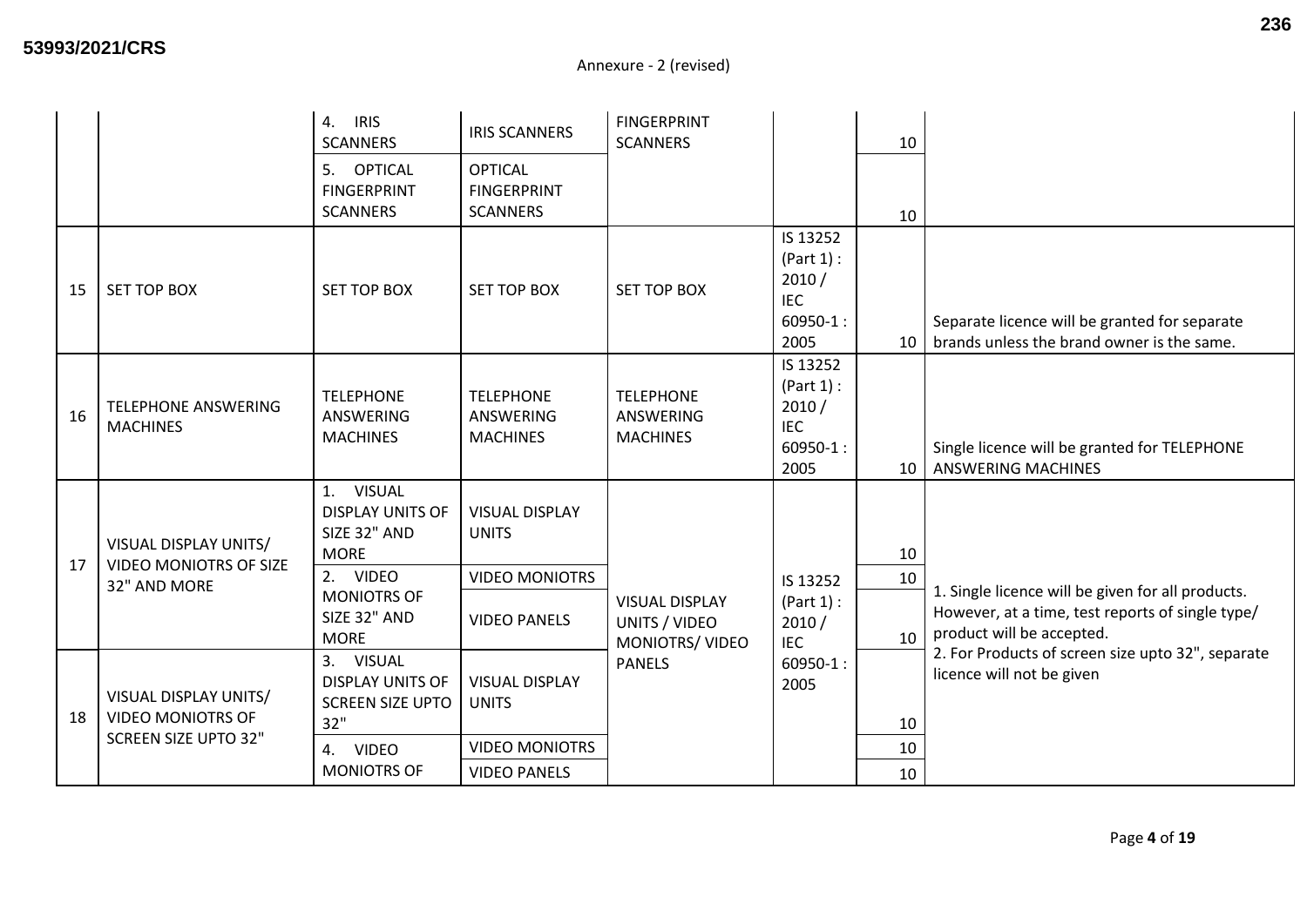|    |                                        | <b>SCREEN SIZE UPTO</b><br>32"          |                                     |                                     |                                                                      |                 |                                                                    |
|----|----------------------------------------|-----------------------------------------|-------------------------------------|-------------------------------------|----------------------------------------------------------------------|-----------------|--------------------------------------------------------------------|
| 19 | <b>WIRELESS KEYBOARDS</b>              | <b>WIRELESS</b><br><b>KEYBOARDS</b>     | <b>WIRELESS</b><br><b>KEYBOARDS</b> | <b>WIRELESS</b><br><b>KEYBOARDS</b> | IS 13252<br>(Part 1):<br>2010/<br><b>IEC</b><br>$60950 - 1:$<br>2005 | 10              | Single licence will be given for all WIRELESS<br><b>KEYBOARDS</b>  |
| 20 | <b>CASH REGISTERS</b>                  | <b>CASH REGISTERS</b>                   | <b>CASH REGISTERS</b>               | <b>CASH REGISTERS</b>               | IS 13252<br>(Part 1):<br>2010/<br><b>IEC</b><br>$60950 - 1:$<br>2005 | 10 <sup>1</sup> | Single licence will be given for all CASH REGISTERS                |
|    |                                        | <b>COPYING</b><br>1.<br><b>MACHINES</b> | <b>COPYING</b><br><b>MACHINES</b>   | <b>COPYING MACHINES</b>             | IS 13252<br>(Part 1):                                                | 10              |                                                                    |
| 21 | <b>COPYING</b><br>MACHINES/DUPLICATORS | 2.<br><b>DUPLICATORS</b>                | <b>DUPLICATORS</b>                  | <b>DUPLICATORS</b>                  | 2010/<br><b>IEC</b><br>$60950 - 1$ :<br>2005                         | 10              | Separate licence for COPYING MACHINES and<br><b>DUPLICATORS</b>    |
| 22 | <b>PASSPORT READER</b>                 | PASSPORT<br><b>READER</b>               | PASSPORT<br><b>READER</b>           | <b>PASSPORT READER</b>              | IS 13252<br>(Part 1):<br>2010/<br><b>IEC</b><br>$60950 - 1:$<br>2005 | 10 <sup>1</sup> | Single licence will be given for all PASSPORT<br><b>READER</b>     |
| 23 | POINT OF SALE TERMINALS                | POINT OF SALE<br><b>TERMINALS</b>       | POINT OF SALE<br><b>TERMINALS</b>   | POINT OF SALE<br><b>TERMINALS</b>   | IS 13252<br>(Part 1):<br>2010/<br><b>IEC</b><br>$60950 - 1:$<br>2005 |                 | Single licence will be given for all POINT OF SALE<br>10 TERMINALS |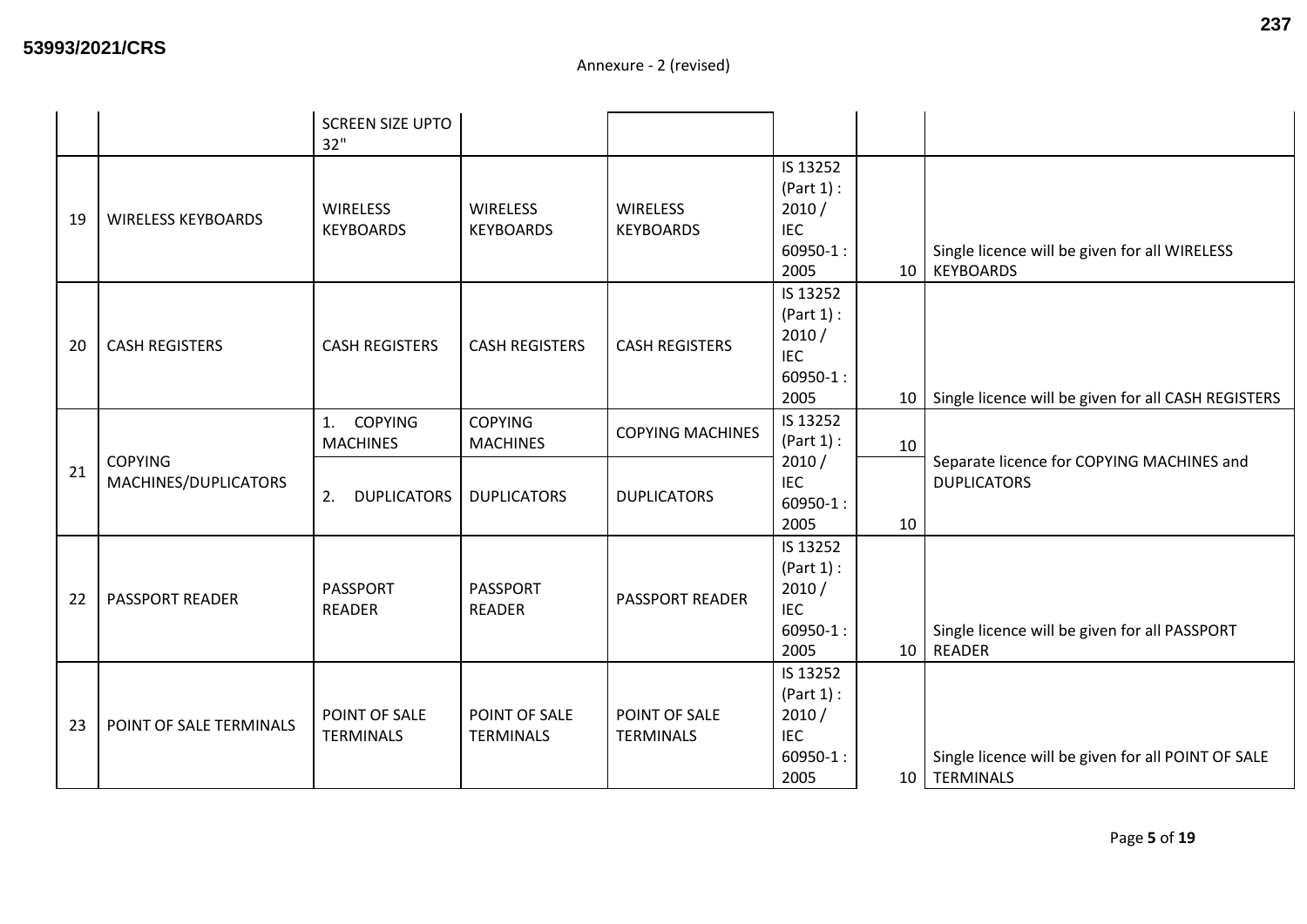| 24 | <b>MAIL PROCESSING</b><br>MACHINES/POSTAGE<br>MACHINES/FRANKING<br><b>MACHINES</b> | <b>MAIL</b><br>1.<br><b>PROCESSING</b><br><b>MACHINES</b><br>2. POSTAGE    | MAIL PROCESSING<br><b>MACHINES</b><br><b>POSTAGE</b>                       | <b>MAIL PROCESSING</b><br><b>MACHINES</b><br>POSTAGE MACHINES           | IS 13252<br>(Part 1):<br>10<br>2010/<br><b>IEC</b>                    | Separate licence for MAIL PROCESSING<br>MACHINES, POSTAGE MACHINES, FRANKING |                                                                                      |
|----|------------------------------------------------------------------------------------|----------------------------------------------------------------------------|----------------------------------------------------------------------------|-------------------------------------------------------------------------|-----------------------------------------------------------------------|------------------------------------------------------------------------------|--------------------------------------------------------------------------------------|
|    |                                                                                    | <b>MACHINES</b><br>3. FRANKING<br><b>MACHINES</b>                          | <b>MACHINES</b><br><b>FRANKING</b><br><b>MACHINES</b>                      | <b>FRANKING</b><br><b>MACHINES</b>                                      | $60950 - 1$ :<br>2005                                                 | 10<br>10                                                                     | <b>MACHINES</b>                                                                      |
| 25 | POWER BANKS FOR USE IN<br>PORTABLE APPLICATIONS                                    | <b>POWER BANKS</b><br>FOR USE IN<br><b>PORTABLE</b><br><b>APPLICATIONS</b> | <b>POWER BANKS</b><br>FOR USE IN<br><b>PORTABLE</b><br><b>APPLICATIONS</b> | <b>POWER BANKS FOR</b><br><b>USE IN PORTABLE</b><br><b>APPLICATIONS</b> | IS 13252<br>(Part 1):<br>2010/<br><b>IEC</b><br>$60950 - 1$ :<br>2005 | 10                                                                           | Single licence will be given for all POWER BANKS<br>FOR USE IN PORTABLE APPLICATIONS |
| 26 | <b>SMART CARD READER</b>                                                           | <b>SMART CARD</b><br><b>READER</b>                                         | <b>SMART CARD</b><br><b>READER</b>                                         | <b>SMART CARD</b><br><b>READER</b>                                      | IS 13252<br>(Part 1):<br>2010/<br><b>IEC</b><br>$60950 - 1$ :<br>2005 | 10                                                                           | Single licence will be given for all SMART CARD<br><b>READER</b>                     |
| 27 | POWER ADAPTORS FOR IT<br><b>EQUIPMENTS</b>                                         | <b>POWER</b><br><b>ADAPTORS FOR IT</b><br><b>EQUIPMENT</b>                 | <b>POWER</b><br><b>ADAPTORS FOR IT</b><br><b>EQUIPMENT</b>                 | POWER ADAPTORS<br>FOR IT EQUIPMENT                                      | IS 13252<br>(Part 1):<br>2010/<br><b>IEC</b><br>$60950 - 1$ :<br>2005 | 10                                                                           | Single licence will be given for all POWER<br>ADAPTORS FOR IT EQUIPMENT              |
|    |                                                                                    |                                                                            | SERVER (ADPM)                                                              | SERVER (ADPM)                                                           | IS 13252                                                              | 10                                                                           |                                                                                      |
| 28 | <b>AUTOMATIC DATA</b><br><b>PROCESSING</b><br>MACHINES(ADPM)                       | <b>AUTOMATIC DATA</b><br><b>PROCESSING</b><br>MACHINES(ADPM)               | ALL IN ONE<br><b>COMPUTER</b><br>(ADPM)                                    | ALL IN ONE<br><b>COMPUTER (ADPM)</b>                                    | (Part 1):<br>2010/<br><b>IEC</b>                                      | 10                                                                           | Separate licence will be granted for different<br>products under the category ADPM   |
|    |                                                                                    |                                                                            | <b>STORAGE DEVICE</b><br>(ADPM)                                            | STORAGE (ADPM)                                                          | $60950 - 1:$<br>2005                                                  | 10                                                                           |                                                                                      |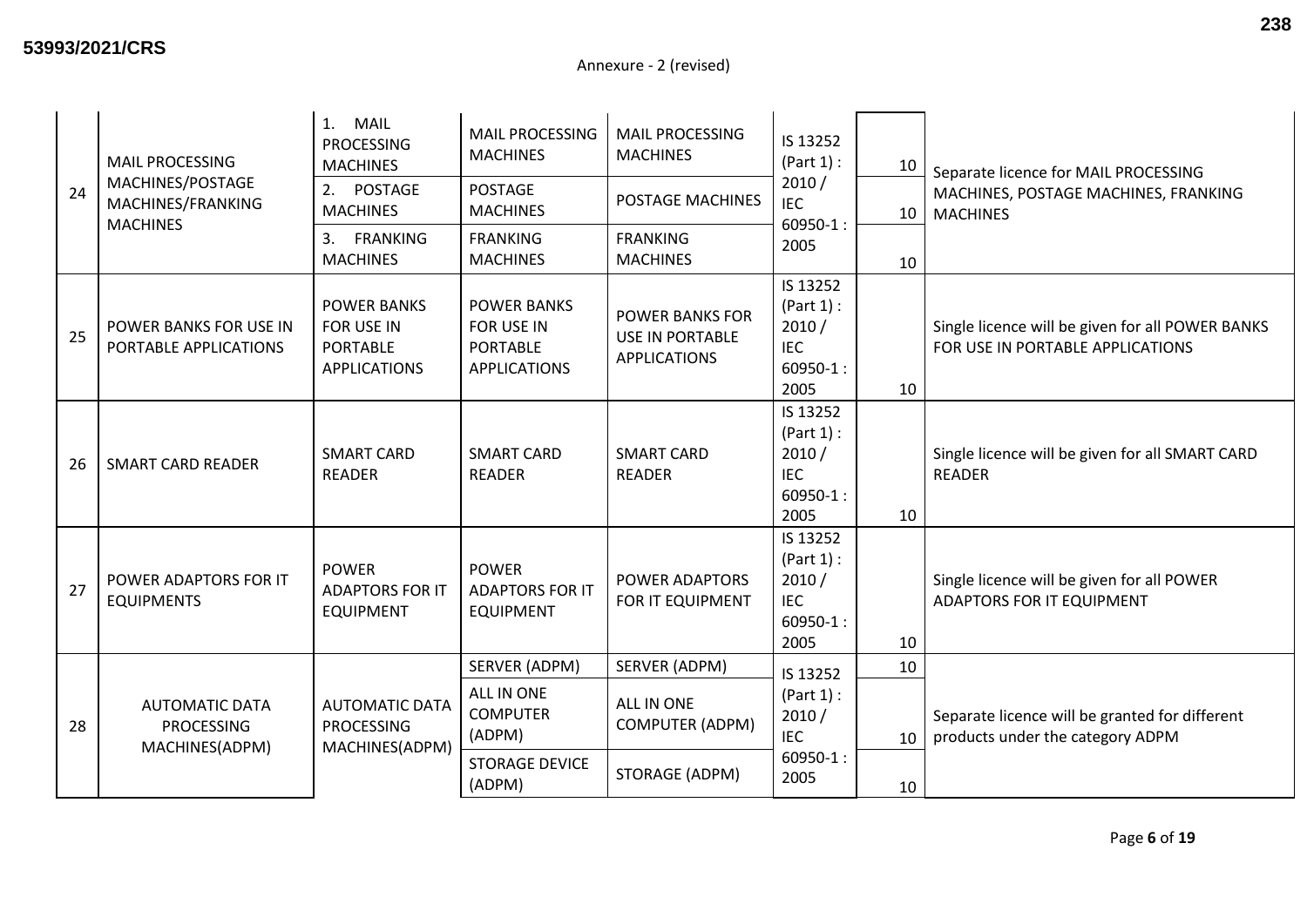|    |                                       |                      | <b>PROJECTOR</b><br>(ADPM)                    | PROJECTOR (ADPM)                              |                                              | 10 |                                                                               |
|----|---------------------------------------|----------------------|-----------------------------------------------|-----------------------------------------------|----------------------------------------------|----|-------------------------------------------------------------------------------|
|    |                                       |                      | THIN CLIENT<br>(ADPM)                         | THIN CLIENT (ADPM)                            |                                              | 10 |                                                                               |
|    |                                       |                      | <b>ZERO CLIENT</b><br>(ADPM)                  | ZERO CLIENT (ADPM)                            |                                              | 10 |                                                                               |
|    |                                       |                      | <b>WORKSTATION</b><br>(ADPM)                  | <b>WORKSTATION</b><br>(ADPM)                  |                                              | 10 |                                                                               |
|    |                                       |                      | <b>TAPE LIBRARY</b><br>(ADPM)                 | <b>TAPE LIBRARY</b><br>(ADPM)                 |                                              | 10 |                                                                               |
|    |                                       |                      | <b>INDUSTRIAL PC</b><br>(ADPM)                | <b>INDUSTRIAL PC</b><br>(ADPM)                |                                              | 10 |                                                                               |
|    |                                       |                      | <b>DISPLAY</b><br><b>CONTROLLER</b><br>(ADPM) | <b>DISPLAY</b><br><b>CONTROLLER</b><br>(ADPM) |                                              | 10 |                                                                               |
|    |                                       |                      | <b>MOBILE</b><br><b>COMPUTERS</b><br>(ADPM)   | <b>MOBILE COMPUTERS</b><br>(ADPM)             |                                              | 10 |                                                                               |
|    |                                       |                      | <b>OTHERS</b>                                 | <b>OTHERS</b>                                 |                                              | 10 |                                                                               |
|    |                                       | 1. CCTV<br>Cameras   | <b>CCTV Cameras</b>                           | <b>CCTV Cameras</b>                           | IS 13252<br>(Part 1):                        | 10 |                                                                               |
| 29 | <b>CCTV Cameras/CCTV</b><br>Recorders | 2. CCTV<br>Recorders | <b>CCTV Recorders</b>                         | <b>CCTV Recorders</b>                         | 2010/<br><b>IEC</b><br>$60950-1:$<br>2005    | 10 | Separate licence will be granted for products CCTV<br>Cameras, CCTV Recorders |
| 30 | Smart watches                         | Smart watches        | Smart watches                                 | Smart watches                                 | IS 13252<br>(Part 1):<br>2010/<br><b>IEC</b> |    | 10   Single licence will be given for all Smart Watches                       |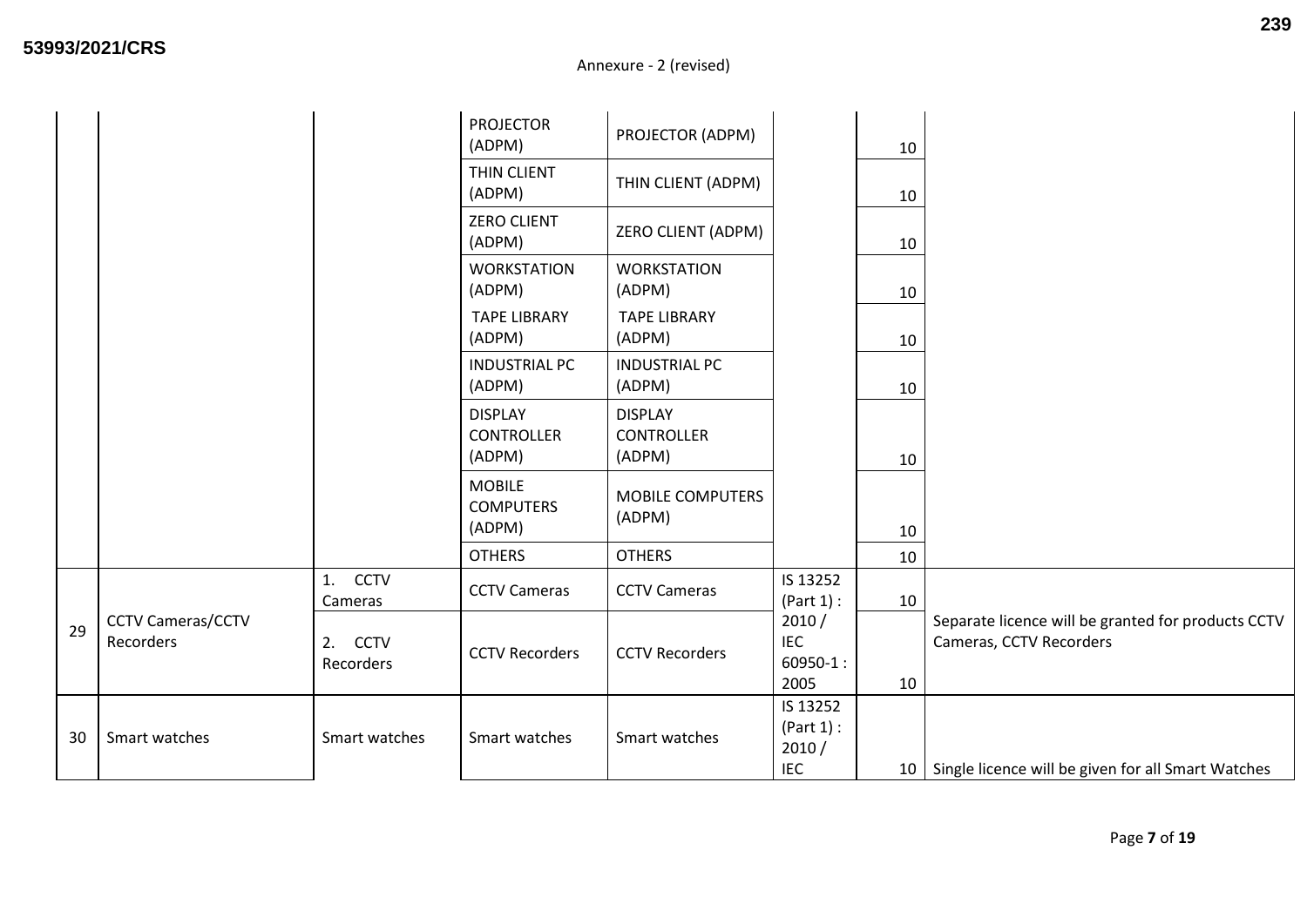|    |                                                                     |                                                                                                  |                                                                                                |                                                                                       | $60950-1:$<br>2005                                                                                  |    |                                                                                                                                                        |
|----|---------------------------------------------------------------------|--------------------------------------------------------------------------------------------------|------------------------------------------------------------------------------------------------|---------------------------------------------------------------------------------------|-----------------------------------------------------------------------------------------------------|----|--------------------------------------------------------------------------------------------------------------------------------------------------------|
| 31 | <b>Mobile Phones</b>                                                | <b>Mobile Phones</b>                                                                             | <b>Mobile Phones</b>                                                                           | <b>Mobile Phones</b>                                                                  | IS 13252<br>(Part 1):<br>2010/<br><b>IEC</b><br>$60950 - 1:$<br>2005&<br>16333<br>(Part 3):<br>2017 | 10 | Single licence will be given for all MOBILE PHONES<br>as per IS 13252 (Part 1) and IS 16333 (Part 3)                                                   |
|    | AC OR DC SUPPLIED                                                   | <b>AC SUPPLIED</b><br>1.<br><b>ELECTRONIC</b><br>CONTRLOGEAR<br><b>FOR LED</b><br><b>MODULES</b> | <b>AC SUPPLIED</b><br><b>ELECTRONIC</b><br>CONTRLOGEAR<br><b>FOR LED</b><br><b>MODULES</b>     | <b>AC SUPPLIED</b><br><b>ELECTRONIC</b><br><b>CONTRLOGEAR FOR</b><br>LED MODULES / DC | IS 15885<br>(Part $2/$                                                                              | 10 | Single licence will be given for all products.<br>However, at a time, test reports of single type/<br>product, i.e., either AC Supplied controlgear or |
| 32 | <b>ELECTRONIC CONTRLOGEAR</b><br>FOR LED MODULES                    | 2. DC SUPPLIED<br><b>ELECTRONIC</b><br>CONTRLOGEAR<br><b>FOR LED</b><br><b>MODULES</b>           | <b>DC SUPPLIED</b><br><b>ELECTRONIC</b><br>CONTRLOGEAR<br><b>FOR LED</b><br><b>MODULES</b>     | <b>SUPPLIED</b><br><b>ELECTRONIC</b><br><b>CONTRLOGEAR FOR</b><br>LED MODULES         | Sec 13):<br>2012                                                                                    | 10 | DC supplied controlgear will be accepted. Other<br>varieties may be accepted in subsequent<br><b>Inclusions.</b>                                       |
| 33 | SELF-BALLASTED LED LAMPS<br>FOR GENERAL LIGHTING<br><b>SERVICES</b> | SELF-BALLASTED<br>LED LAMPS FOR<br><b>GENERAL</b><br><b>LIGHTING</b><br><b>SERVICES</b>          | SELF-BALLASTED<br><b>LED LAMPS FOR</b><br><b>GENERAL</b><br><b>LIGHTING</b><br><b>SERVICES</b> | SELF-BALLASTED LED<br><b>LAMPS FOR</b><br><b>GENERAL LIGHTING</b><br><b>SERVICES</b>  | IS 16102<br>(Part 1):<br>2012                                                                       | 10 | Single licence will be given for all SELF-BALLASTED<br>LED LAMPS FOR GENERAL LIGHTING SERVICES                                                         |
|    | UPS/INVERTORS                                                       | 1.<br><b>UPS</b>                                                                                 | <b>UPS</b>                                                                                     | <b>UPS/INVERTORS</b>                                                                  | IS 16242<br>(Part 1):                                                                               | 10 | Single licence will be given for all products.<br>However, at a time, test reports of single type/                                                     |
| 34 |                                                                     | <b>INVERTORS</b><br>2.                                                                           | <b>INVERTORS</b>                                                                               |                                                                                       | 2014/IEC                                                                                            | 10 | product, i.e. either UPS or Invertors will be<br>accepted.                                                                                             |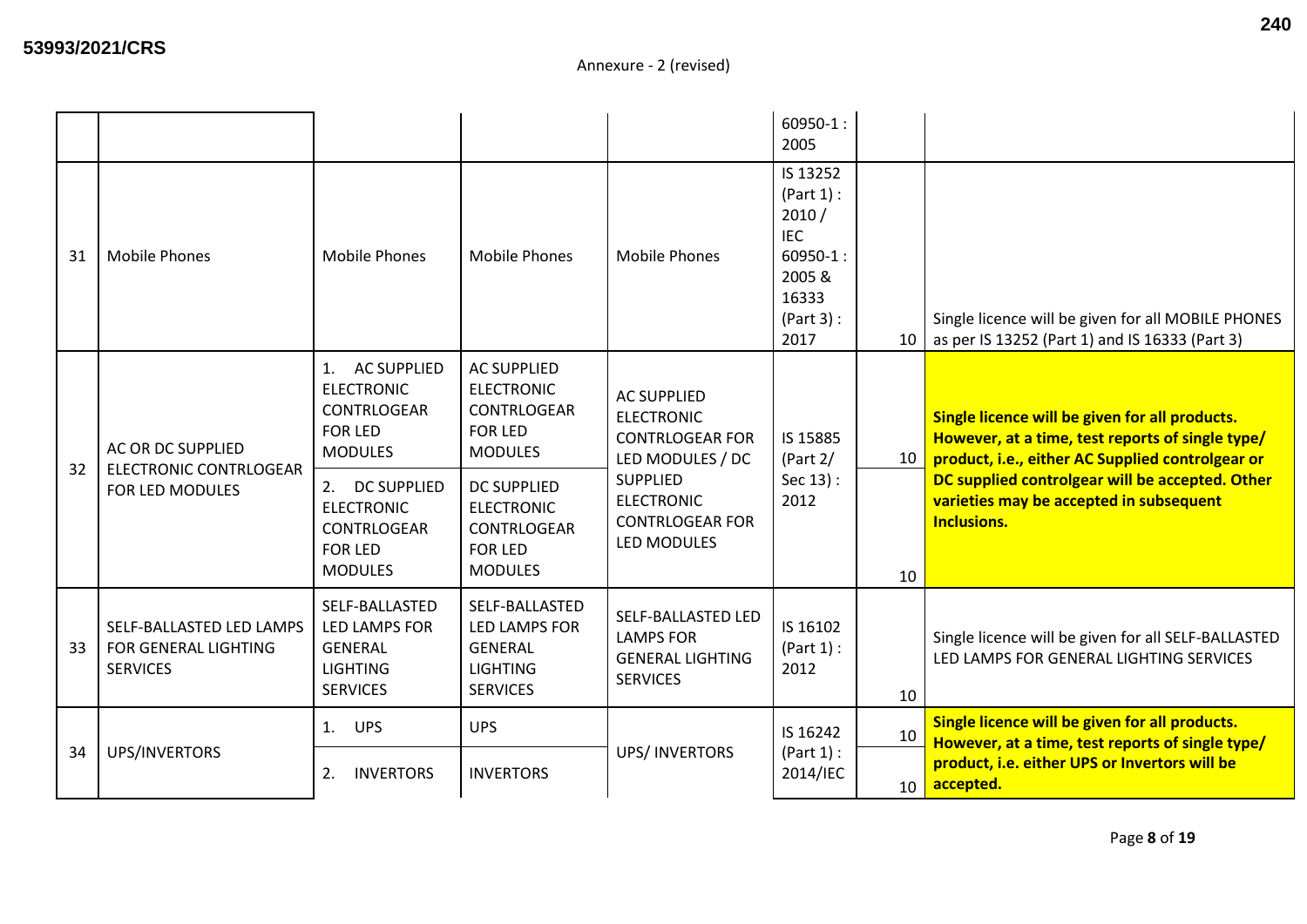|    |                                                                                                                                                   |                                                                          |                                                                                                                                                                                                                                                     |                             | $62040-2:$<br>2005                                  |    |                                                                                                                                                                                                                                                                                                                      |
|----|---------------------------------------------------------------------------------------------------------------------------------------------------|--------------------------------------------------------------------------|-----------------------------------------------------------------------------------------------------------------------------------------------------------------------------------------------------------------------------------------------------|-----------------------------|-----------------------------------------------------|----|----------------------------------------------------------------------------------------------------------------------------------------------------------------------------------------------------------------------------------------------------------------------------------------------------------------------|
| 35 | <b>SEALED SECONDARY</b><br>CELLS/BATTERIES<br><b>CONTAINING ALKALINE OR</b><br>OTHER NON-ACID<br>ELECTROLYTES FOR USE IN<br>PORTABLE APPLICATIONS | SEALED<br>SECONDARY<br><b>PORTABLE</b><br>LITHIUM SYSTEM<br><b>CELLS</b> | <b>SEALED</b><br>SECONDARY<br><b>PORTABLE</b><br>LITHIUM-ION<br>CELL/ SEALED<br><b>SECONDARY</b><br><b>PORTABLE</b><br>LITHIUM -<br><b>POLYMER</b><br>CELL/SEALED<br><b>SECONDARY</b><br><b>PORTABLE</b><br>LITHIUM - IRON<br>PHOSPHATE CELL<br>etc | All Lithium system<br>Cells | IS 16046<br>(Part 2):<br>2018, IS<br>16046:<br>2015 | 20 | All Lithium system cells will be covered in a single<br>licence. However, at a time, at a time only one<br>type of product/ chemistry will be considered for<br>grant/inclusion, i.e., either Li-ion cells or Li-<br>Phosphate cells, will be accepted. Other varieties<br>may be accepted in subsequent Inclusions. |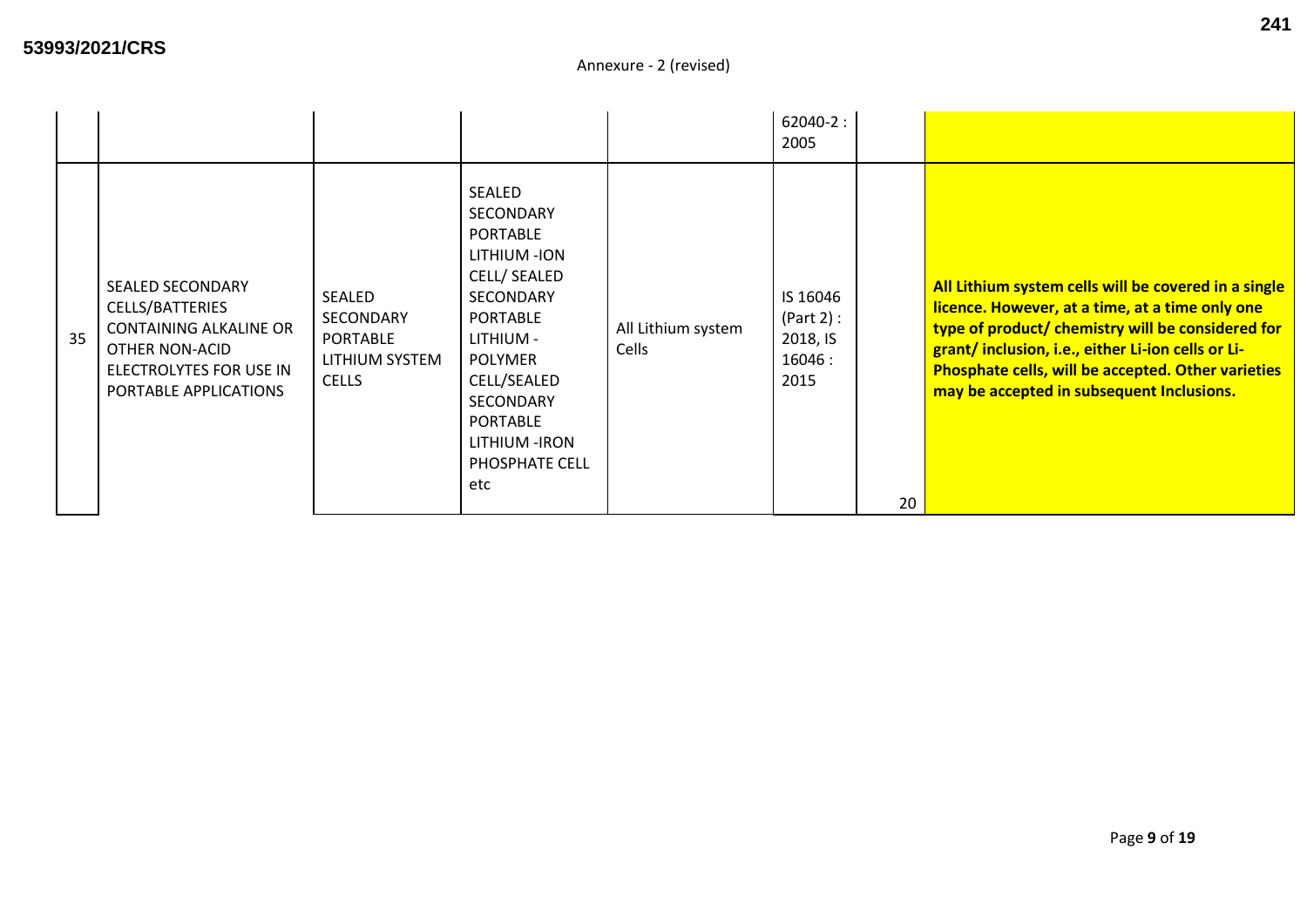|    |                                                                                    | <b>SEALED</b><br>SECONDARY<br><b>PORTABLE</b><br>LITHIUM SYSTEM<br><b>BATTERIES</b>       | <b>SEALED</b><br><b>SECONDARY</b><br><b>PORTABLE</b><br>LITHIUM - ION<br>BATTERY/ SEALED<br><b>SECONDARY</b><br><b>PORTABLE</b><br>LITHIUM -<br><b>POLYMER</b><br><b>BATTERY / SEALED</b><br>SECONDARY<br><b>PORTABLE</b><br>LITHIUM-IRON<br><b>PHOSPHATE</b><br><b>BATTERY</b> etc | All lithium system<br>Battery |                            |          | All Lithium system cells will be covered in a single<br>licence. However, at a time, at a time only one<br>type of product/ chemistry will be considered for<br>grant/inclusion, i.e., either Li-ion batteries or Li-<br>Phosphate batteries, will be accepted. Other<br>varieties may be accepted in subsequent<br><b>Inclusions.</b> |
|----|------------------------------------------------------------------------------------|-------------------------------------------------------------------------------------------|-------------------------------------------------------------------------------------------------------------------------------------------------------------------------------------------------------------------------------------------------------------------------------------|-------------------------------|----------------------------|----------|----------------------------------------------------------------------------------------------------------------------------------------------------------------------------------------------------------------------------------------------------------------------------------------------------------------------------------------|
|    | <b>SEALED SECONDARY</b><br><b>CELLS/BATTERIES</b><br><b>CONTAINING ALKALINE OR</b> | <b>SEALED</b><br><b>SECONDARY</b><br><b>PORTABLE NICKEL</b><br><b>SYSTEM CELLS</b>        | <b>SEALED</b><br>SECONDARY<br>PORTABLE NI-MH<br>CELL/ SEALED<br>SECONDARY<br>PORTABLE NI-Cd<br><b>CELL</b>                                                                                                                                                                          | All Nickel system<br>cells    | IS 16046<br>(Part 1):      | 20<br>20 | All Nickel system cells will be covered in a single<br>licence. However, at a time, at a time only one<br>type of product/ chemistry will be considered for<br>grant/inclusion, i.e., either Ni-MH cells and Ni-Cd<br>Cells, will be accepted. Other varieties may be<br>accepted in subsequent Inclusions.                            |
| 36 | OTHER NON-ACID<br>ELECTROLYTES FOR USE IN<br>PORTABLE APPLICATIONS                 | <b>SEALED</b><br><b>SECONDARY</b><br><b>PORTABLE NICKEL</b><br>SYSTEM<br><b>BATTERIES</b> | <b>SEALED</b><br>SECONDARY<br>PORTABLE NI-MH<br><b>BATTERY/ SEALED</b><br>SECONDARY<br>PORTABLE NI-Cd<br><b>BATTERY</b>                                                                                                                                                             | All nickel system<br>battery  | 2018, IS<br>16046:<br>2015 | 20       | All Nickel system cells will be covered in a single<br>licence. However, at a time, at a time only one<br>type of product/ chemistry will be considered for<br>grant/inclusion, i.e., either Ni-MH batteries and<br>Ni-Cd batteries, will be accepted. Other varieties<br>may be accepted in subsequent Inclusions.                    |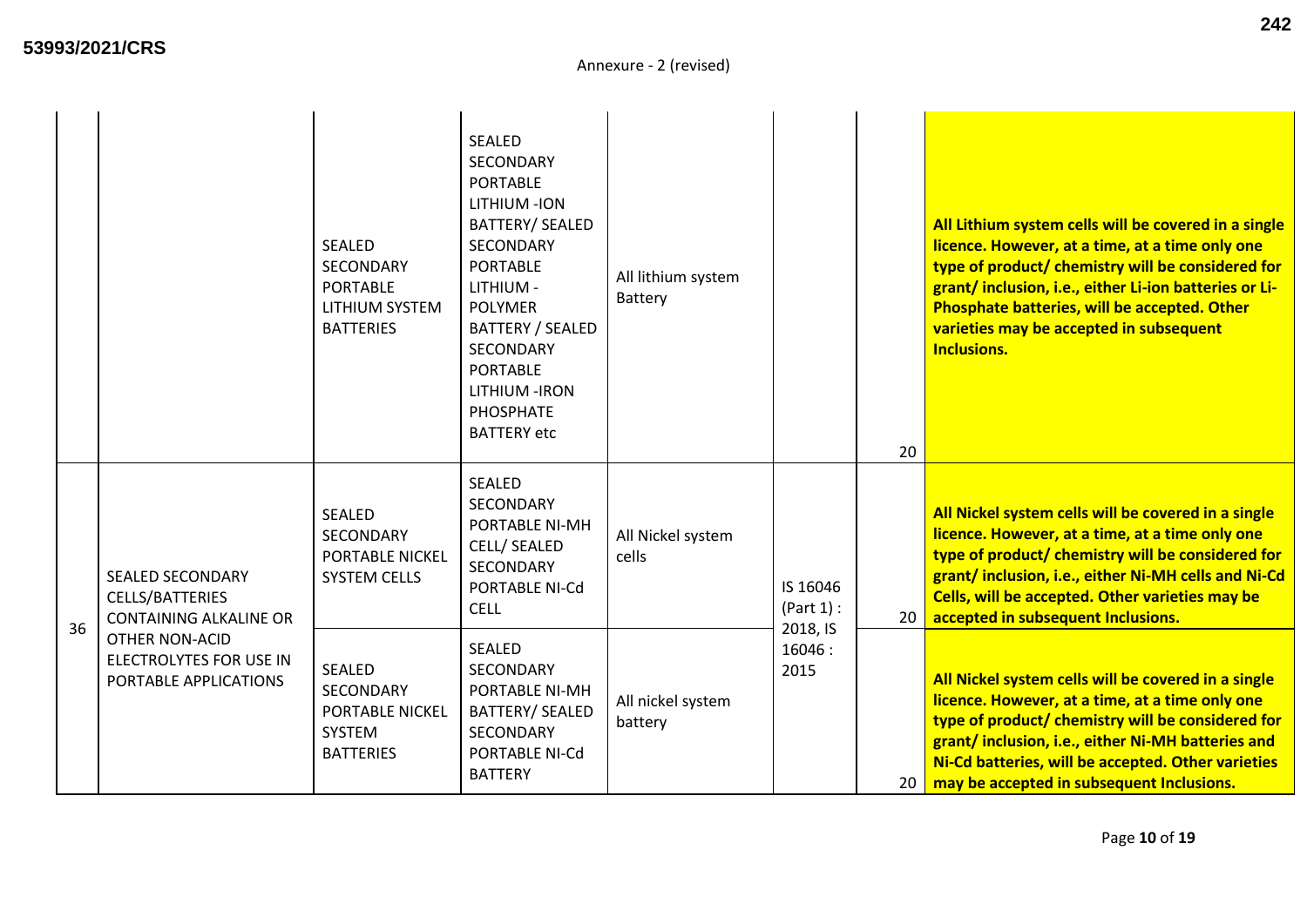| 37 | <b>Recessed LED Luminaries</b>                              | Recessed LED<br>Luminaries                                        | <b>Recessed LED</b><br>Luminaries                                 | <b>Recessed LED</b><br>Luminaries                                 | IS 10322<br>(Part<br>5/Section<br>2): 2012                                      | 20 | Single licence will be given for all Recessed LED<br>Luminaries                                  |
|----|-------------------------------------------------------------|-------------------------------------------------------------------|-------------------------------------------------------------------|-------------------------------------------------------------------|---------------------------------------------------------------------------------|----|--------------------------------------------------------------------------------------------------|
| 38 | <b>LED Luminaires for Road</b><br>and Street lighting       | <b>LED Luminaires for</b><br>Road and Street<br>lighting          | <b>LED Luminaires for</b><br>Road and Street<br>lighting          | <b>LED Luminaires for</b><br>Road and Street<br>lighting          | IS 10322<br>(Part<br>5/Section<br>3): 2012                                      | 20 | Single licence will be given for all LED Luminaires<br>for Road and Street lighting              |
| 39 | <b>LED Flood Lights</b>                                     | <b>LED Flood Lights</b>                                           | <b>LED Flood Lights</b>                                           | <b>LED Flood Lights</b>                                           | IS 10322<br>(Part<br>5/Section<br>$5$ ): 2013                                   | 20 | Single licence will be given for all LED Flood Lights                                            |
| 40 | <b>LED Hand lamps</b>                                       | <b>LED Hand lamps</b>                                             | <b>LED Hand lamps</b>                                             | LED Hand lamps                                                    | IS 10322<br>(Part<br>5/Section<br>6): 2013                                      | 20 | Single licence will be given for all LED Hand lamps                                              |
| 41 | <b>LED Lighting Chains</b>                                  | <b>LED Lighting</b><br>Chains                                     | <b>LED Lighting</b><br>Chains                                     | <b>LED Lighting Chains</b>                                        | IS 10322<br>(Part<br>$5/$ Sec 7):<br>2017/<br><b>IEC</b><br>60598-2-<br>20:2014 | 20 | Single licence will be given for all LED Lighting<br>Chains                                      |
| 42 | <b>LED Luminaires for</b><br><b>Emergency Lighting</b>      | <b>LED Luminaires for</b><br>Emergency<br>Lighting                | <b>LED Luminaires for</b><br>Emergency<br>Lighting                | <b>LED Luminaires for</b><br><b>Emergency Lighting</b>            | IS 10322<br>(Part<br>5/Section<br>8): 2013                                      | 20 | Single licence will be given for all LED Luminaires<br>for Emergency Lighting                    |
| 43 | Adapters for household and<br>similar electrical appliances | Adapters for<br>household and<br>similar electrical<br>appliances | Adapters for<br>household and<br>similar electrical<br>appliances | Adapters for<br>household and<br>similar electrical<br>appliances | IS 302<br>(Part 1):<br>2008                                                     | 10 | Single licence will be given for all Adapters for<br>household and similar electrical appliances |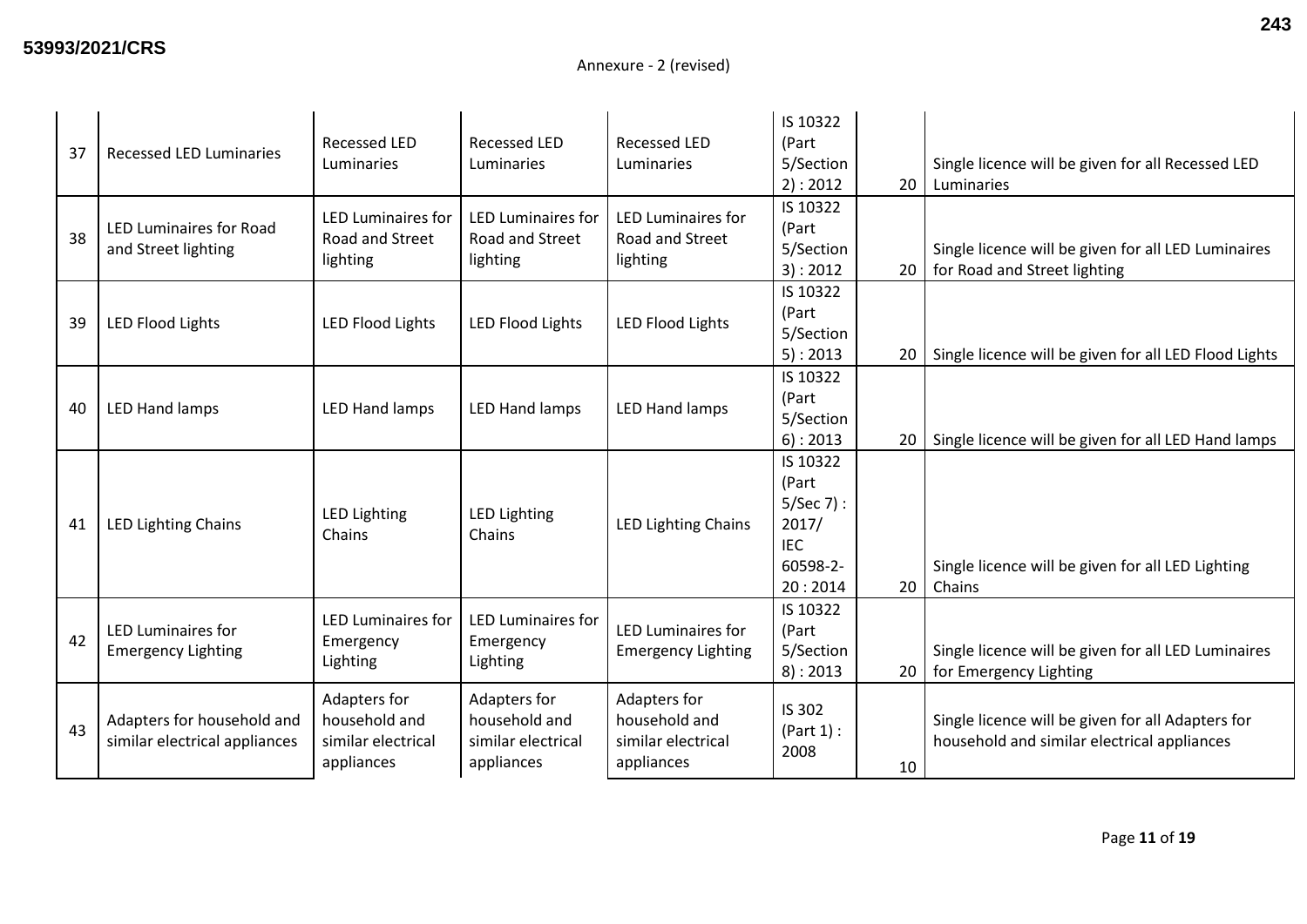| 44 | Crystalline Silicon Terrestrial<br>Photovoltaic (PV) modules<br>(Si wafer based) | Crystalline Silicon<br>Terrestrial<br>Photovoltaic (PV)<br>modules (Si wafer<br>based) | Crystalline Silicon<br>Terrestrial<br>Photovoltaic (PV)<br>modules (Si wafer<br>based) (Poly<br>Crystalline)<br>Crystalline Silicon<br>Terrestrial<br>Photovoltaic (PV)<br>modules (Si wafer<br>based) (Mono<br>Crystalline) | Crystalline Silicon<br>Terrestrial<br>Photovoltaic (PV)<br>modules (Si wafer<br>based) (Poly<br>Crystalline) /<br>Crystalline Silicon<br>Terrestrial<br>Photovoltaic (PV)<br>modules (Si wafer<br>based) (Mono<br>Crystalline) | IS 14286<br>: 2010 /<br><b>IEC</b><br>61215:<br>2005,<br>IS/IEC<br>$61730-1:$<br>2004 &<br>IS/IEC<br>$61730-2:$<br>2004    |           | Single licence will be granted for Mono Crystalline<br>and Poly crystalline Photvoltaic modules as per IS<br>14286, IS/IEC 61730-1, IS/IEC 61730-2. However,<br>at a time, test reports of single type/ product will<br>be accepted. |
|----|----------------------------------------------------------------------------------|----------------------------------------------------------------------------------------|------------------------------------------------------------------------------------------------------------------------------------------------------------------------------------------------------------------------------|--------------------------------------------------------------------------------------------------------------------------------------------------------------------------------------------------------------------------------|----------------------------------------------------------------------------------------------------------------------------|-----------|--------------------------------------------------------------------------------------------------------------------------------------------------------------------------------------------------------------------------------------|
|    |                                                                                  |                                                                                        |                                                                                                                                                                                                                              |                                                                                                                                                                                                                                |                                                                                                                            | <b>NA</b> |                                                                                                                                                                                                                                      |
| 45 | Thin-Film Terrestrial<br>Photovoltaic (PV) Modules<br>(a-Si, CiGs and CdTe)      | Thin-Film<br>Terrestrial<br>Photovoltaic (PV)<br>Modules (a-Si,<br>CiGs and CdTe)      | Thin-Film<br>Terrestrial<br>Photovoltaic (PV)<br>Modules (a-Si,<br>CiGs and CdTe)                                                                                                                                            | Thin-Film Terrestrial<br>Photovoltaic (PV)<br>Modules (a-Si, CiGs<br>and CdTe)                                                                                                                                                 | IS 16077<br>: 2013 /<br><b>IEC</b><br>61646:<br>2008,<br>IS/IEC<br>$61730 - 1$ :<br>2004 &<br>IS/IEC<br>$61730-2:$<br>2004 | <b>NA</b> | Single licence will be given for all Thin-Film<br>Terrestrial Photovoltaic (PV) Modules (a-Si, CiGs<br>and CdTe) as per IS 16077, IS/IEC 61730-1, IS/IEC<br>61730-2.                                                                 |
| 46 | Power Invertors for use in<br>photovoltaic power system                          | <b>Power Invertors</b><br>for use in<br>photovoltaic<br>power system                   | Power Invertors<br>for use in<br>photovoltaic<br>power system                                                                                                                                                                | Power Invertors for<br>use in photovoltaic<br>power system                                                                                                                                                                     | IS 16221<br>(Part 2):<br>2015/IEC<br>62109-2:<br>2011                                                                      | <b>NA</b> | Separate licence will be granted for photovoltaic<br>power invertors and for grid connected<br>photovoltaic invertors                                                                                                                |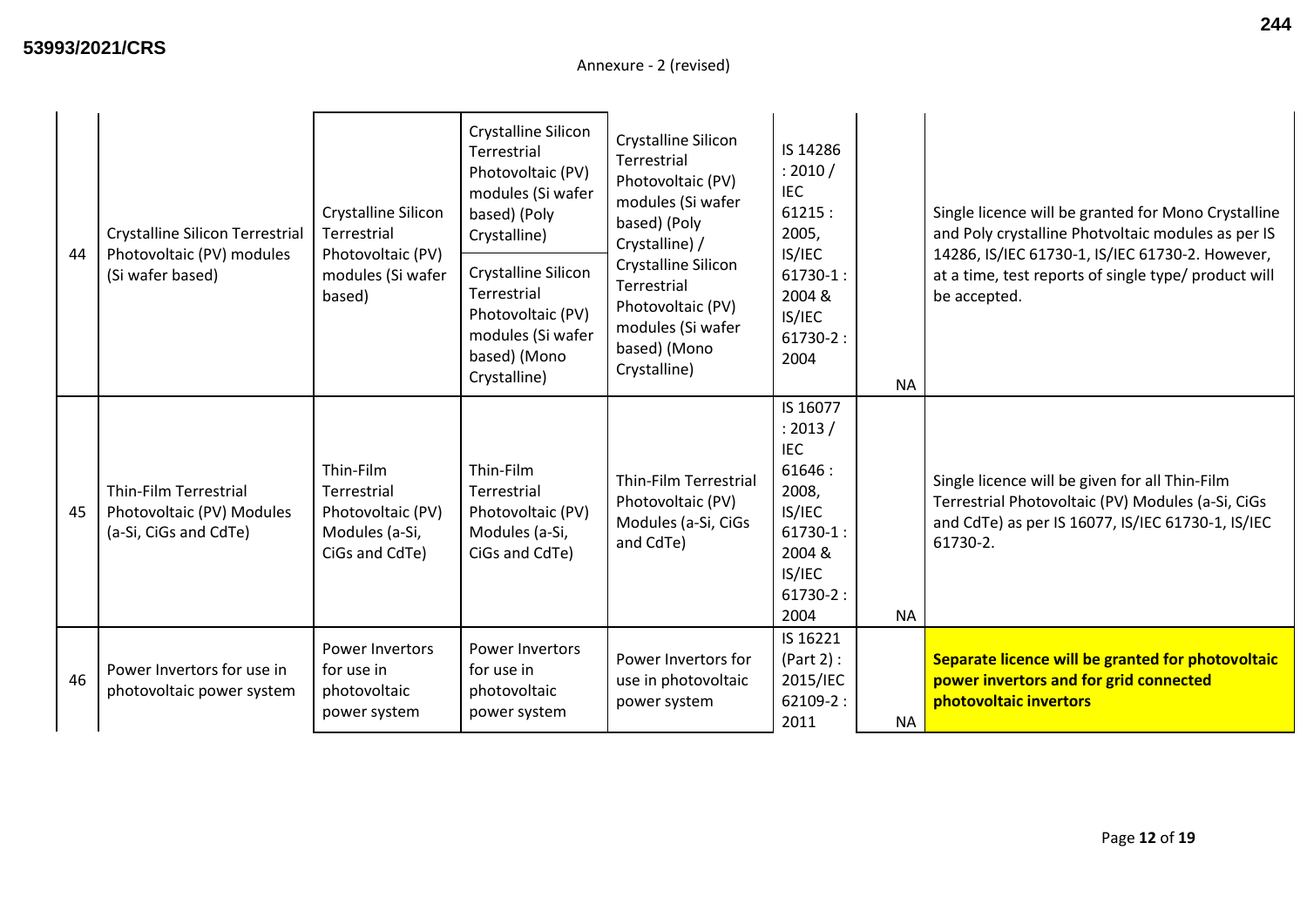| 47 | Utility-Interconnected<br>Photovoltaic inverters | Utility-<br>Interconnected<br>Photovoltaic<br>inverters                             | Utility-<br>Interconnected<br>Photovoltaic<br>inverters                       | Utility-<br>Interconnected<br>Photovoltaic<br>inverters                                                                                                                                                                                                 | IS 16221<br>(Part 2):<br>2015/IEC<br>62109-2:<br>2011 & IS<br>16169:<br>2014 | <b>NA</b> |                                                                                                                                                      |
|----|--------------------------------------------------|-------------------------------------------------------------------------------------|-------------------------------------------------------------------------------|---------------------------------------------------------------------------------------------------------------------------------------------------------------------------------------------------------------------------------------------------------|------------------------------------------------------------------------------|-----------|------------------------------------------------------------------------------------------------------------------------------------------------------|
|    |                                                  | Lead-Acid<br>1.<br><b>Batteries for Solar</b><br>Photovoltaic<br>Application        | Lead-Acid<br><b>Batteries for Solar</b><br>Photovoltaic<br>Application        | <b>Lead-Acid Batteries</b><br>for Solar<br>Photovoltaic<br>Application                                                                                                                                                                                  |                                                                              | NA.       | Separate licence will be granted for Lead-Acid<br>Batteries for Solar Photovoltaic Application.                                                      |
| 48 | Storage battery                                  | 2. Nickel-<br>Cadmium<br><b>Batteries for Solar</b><br>Photovoltaic<br>Application  | Nickel-Cadmium<br><b>Batteries for Solar</b><br>Photovoltaic<br>Application   | Nickel-Cadmium<br><b>Batteries for Solar</b><br>Photovoltaic<br>Application / Nickel<br>metal hydride<br><b>Batteries for Solar</b><br>Photovoltaic<br>Application<br>Nickel metal hydride<br><b>Batteries for Solar</b><br>Photovoltaic<br>Application | IS 16270<br>: 2014                                                           | <b>NA</b> | Single licence will be granted for Nickel-Cadmium<br>Batteries for Solar Photovoltaic Application /                                                  |
|    |                                                  | Nickel metal<br>3.<br>hydride Batteries<br>for Solar<br>Photovoltaic<br>Application | Nickel metal<br>hydride Batteries<br>for Solar<br>Photovoltaic<br>Application |                                                                                                                                                                                                                                                         |                                                                              | <b>NA</b> | Nickel metal hydride Batteries for Solar<br>Photovoltaic Application. However, at a time, test<br>reports of single type/ product will be accepted.  |
|    |                                                  | 4. Lead-Acid Cells<br>for Solar<br>Photovoltaic<br>Application                      | Lead-Acid Cells for<br>Solar Photovoltaic<br>Application                      | Lead-Acid Cells for<br>Solar Photovoltaic<br>Application                                                                                                                                                                                                |                                                                              | <b>NA</b> | Separate licence will be granted for Lead-Acid<br>Batteries for Solar Photovoltaic Application, if<br>applicable.                                    |
|    |                                                  | 5.<br>Nickel-<br>Cadmium Cells for<br>Solar Photovoltaic<br>Application             | Nickel-Cadmium<br>Cells for Solar<br>Photovoltaic<br>Application              | Nickel-Cadmium<br>Cells for Solar<br>Photovoltaic<br>Application / Nickel                                                                                                                                                                               |                                                                              | <b>NA</b> | Single licence will be granted for Nickel-Cadmium<br>Cells for Solar Photovoltaic Application / Nickel<br>metal hydride Cells for Solar Photovoltaic |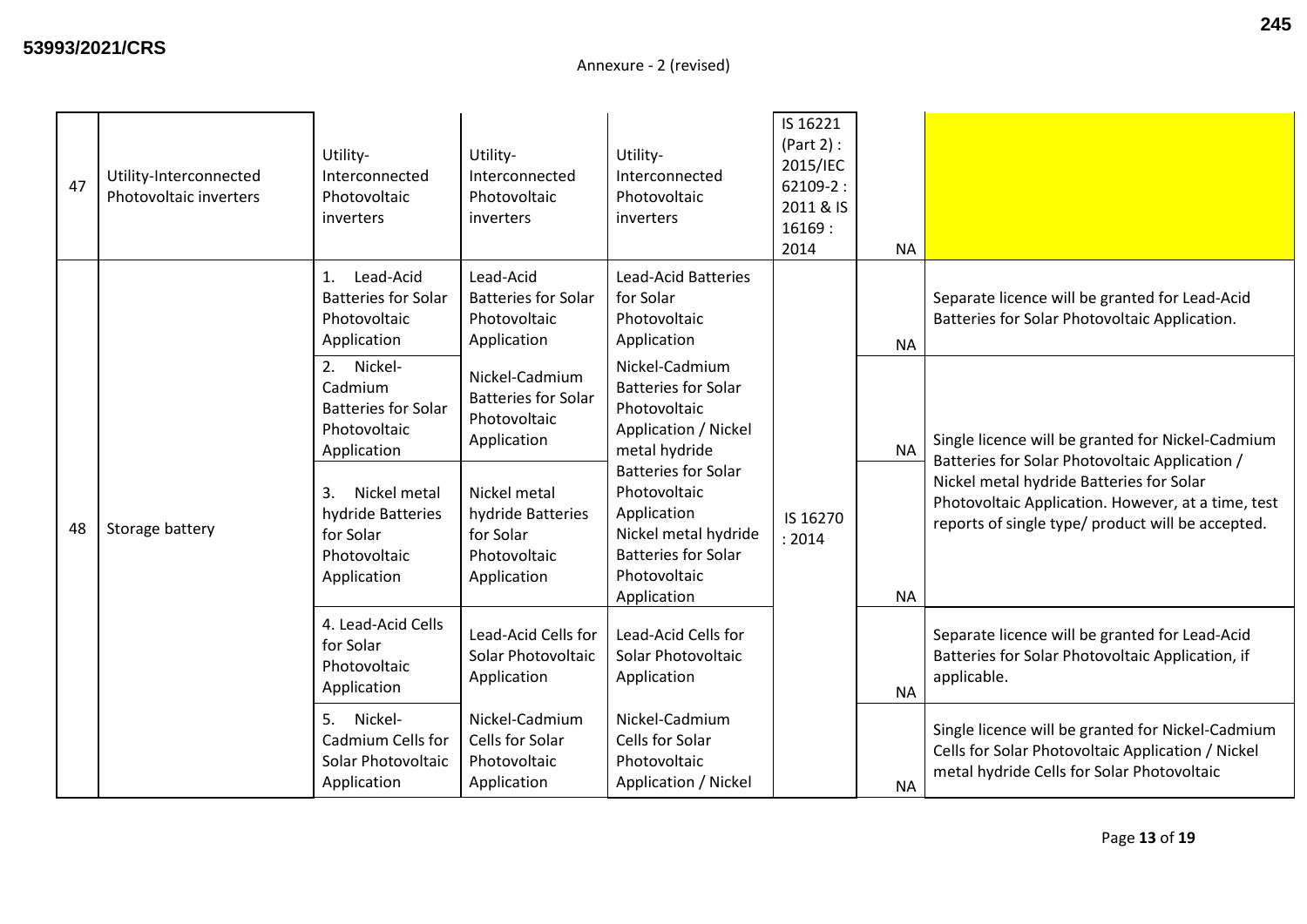|    |                                                              | Nickel metal<br>6.<br>hydride Cells for<br>Solar Photovoltaic<br>Application | Nickel metal<br>hydride Cells for<br>Solar Photovoltaic<br>Application | metal hydride Cells<br>for Solar<br>Photovoltaic<br>Application<br>Nickel metal hydride<br><b>Batteries for Solar</b><br>Photovoltaic<br>Application |                                                                       | <b>NA</b>       | Application. However, at a time, test reports of<br>single type/ product will be accepted. |
|----|--------------------------------------------------------------|------------------------------------------------------------------------------|------------------------------------------------------------------------|------------------------------------------------------------------------------------------------------------------------------------------------------|-----------------------------------------------------------------------|-----------------|--------------------------------------------------------------------------------------------|
| 49 | <b>Standalone LED Modules for</b><br><b>General Lighting</b> | Standalone LED<br>Modules for<br><b>General Lighting</b>                     | Standalone LED<br>Modules for<br><b>General Lighting</b>               | <b>Standalone LED</b><br><b>Modules for General</b><br>Lighting                                                                                      | IS 16103<br>(Part 1):<br>2012                                         | 20              | Single licence will be given for all Standalone LED<br>Modules for General Lighting        |
| 50 | Lighting Chain (Rope Lights)                                 | Rope Lights                                                                  | Rope Lights                                                            | Rope Lights                                                                                                                                          | IS 10322<br>(Part<br>$5/Sec 9$ :<br>2017                              | 20              | Single licence will be given for all Rope Lights                                           |
| 51 | Keyboard                                                     | Keyboard                                                                     | Keyboard                                                               | Keyboard                                                                                                                                             | IS 13252<br>(Part 1):<br>2010/<br><b>IEC</b><br>$60950 - 1$ :<br>2005 | 10              | Separate licences will be given for Wireless<br>Keyboards and wired/other keyboards.       |
| 52 | <b>Induction Stove</b>                                       | <b>Induction Stove</b>                                                       | <b>Induction Stove</b>                                                 | <b>Induction Stove</b>                                                                                                                               | IS 302-2-<br>6:2009                                                   | 10              | Single licence will be given for all Induction Stove                                       |
| 53 | <b>Automatic Teller Cash</b><br>dispensing machines          | <b>Automatic Teller</b><br>Cash dispensing<br>machines                       | <b>Automatic Teller</b><br>Cash dispensing<br>machines                 | <b>Automatic Teller</b><br>Cash dispensing<br>machines                                                                                               | IS 13252<br>(Part 1):<br>2010/<br><b>IEC</b><br>$60950 - 1:$<br>2005  | 10              | Single licence will be given for all Automatic Teller<br>Cash dispensing machines          |
| 54 | <b>USB Type External Hard Disk</b><br><b>Drive</b>           | <b>USB Type External</b><br>Hard Disk Drive                                  | <b>USB Type External</b><br>Hard Disk Drive                            | <b>USB Type External</b><br>Hard Disk Drive                                                                                                          | IS 13252<br>(Part 1):<br>2010/                                        | 10 <sup>1</sup> | Single licence will be given for all USB Type<br><b>External Hard Disk Drive</b>           |

Page **14** of **19**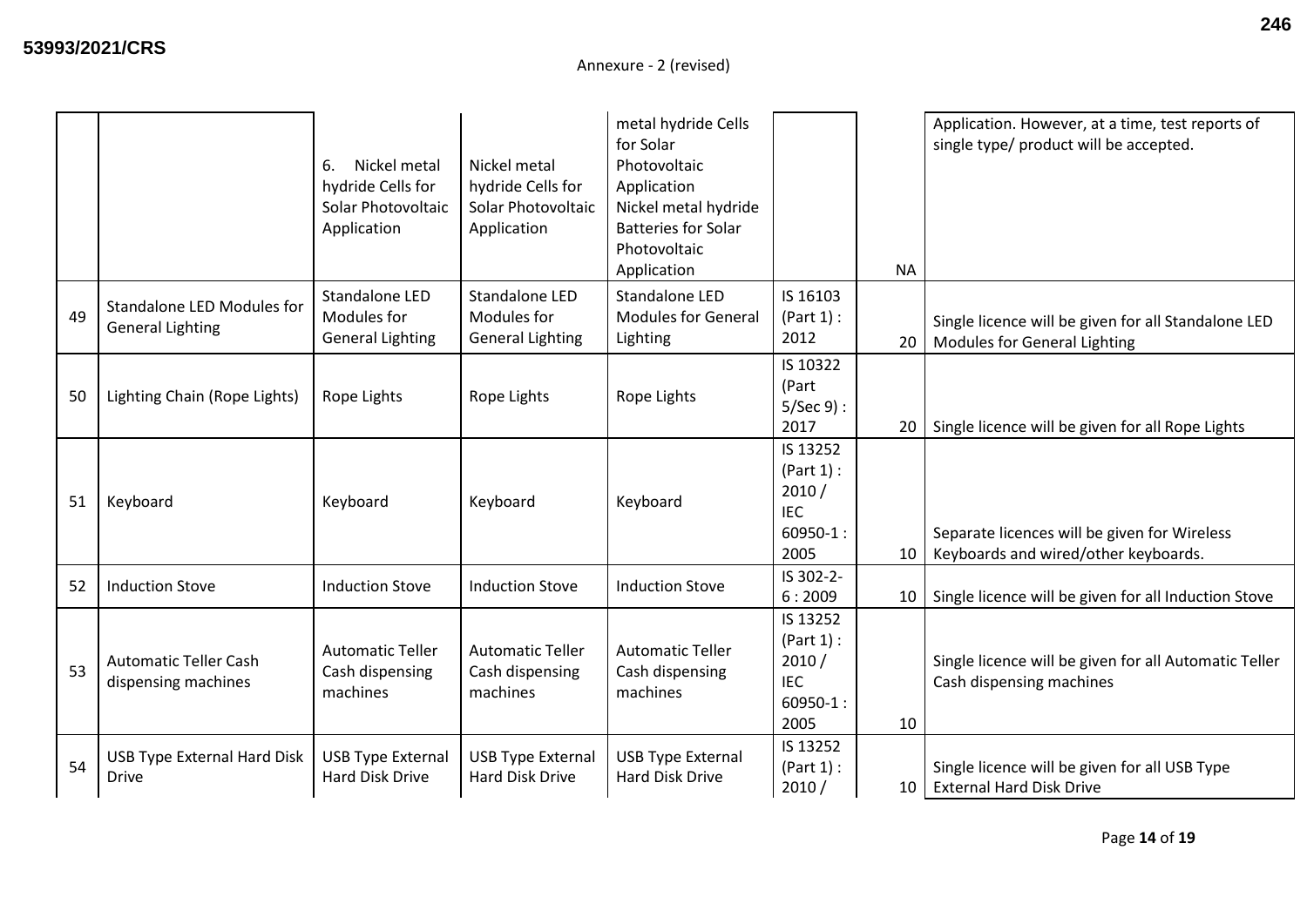|    |                                                                                         |                                                                                               |                                                                                                  |                                                                                       | <b>IEC</b><br>$60950-1$ :<br>2005                                     |    |                                                                                                                                       |
|----|-----------------------------------------------------------------------------------------|-----------------------------------------------------------------------------------------------|--------------------------------------------------------------------------------------------------|---------------------------------------------------------------------------------------|-----------------------------------------------------------------------|----|---------------------------------------------------------------------------------------------------------------------------------------|
| 55 | Wireless Headphone and                                                                  | 1. Wireless<br>Headphone                                                                      | <b>Wireless</b><br>Headphone                                                                     | Wireless Headphone                                                                    | IS 616 :<br>2017/IEC                                                  | 10 | Separate licences will be given for Wireless<br>Headphone and for Wireless Earphone.<br>Single licence will be given for all Wireless |
|    | Earphone                                                                                | 2. Wireless<br>Earphone                                                                       | Wireless Earphone                                                                                | <b>Wireless Earphone</b>                                                              | 60065:<br>2014                                                        | 10 | Headphone.<br>Single licence will be given for all Wireless<br>Earphone.                                                              |
| 56 | USB Type External Solid-<br><b>State Storage Devices</b><br>(above 256 GB capacity)     | USB Type<br>External Solid-<br><b>State Storage</b><br>Devices (above<br>256 GB capacity)     | USB Type<br><b>External Solid-</b><br><b>State Storage</b><br>Devices (above<br>256 GB capacity) | <b>USB Type External</b><br>Solid-State Storage<br>Devices (above 256<br>GB capacity) | IS 13252<br>(Part 1):<br>2010/<br><b>IEC</b><br>$60950-1$ :<br>2005   | 10 | Single licence will be given for all USB Type<br>External Solid-State Storage Devices (above 256<br>GB capacity)                      |
| 57 | <b>Standalone Switch Mode</b><br>Power Supplies (SMPS) with<br>output voltage 48V (max) | <b>Standalone Switch</b><br>Mode Power<br>Supplies (SMPS)<br>with output<br>voltage 48V (max) | <b>Standalone Switch</b><br>Mode Power<br>Supplies (SMPS)                                        | <b>Standalone Switch</b><br>Mode Power<br>Supplies (SMPS)                             | IS 13252<br>(Part 1):<br>2010/<br><b>IEC</b><br>$60950 - 1$ :<br>2005 | 10 | Single licence will be given for all Standalone<br><b>Switch Mode Power Supplies (SMPS)</b>                                           |
| 58 | Television other than<br>Plasma/ LCD/LED TVs                                            | 1. Cathode Ray<br><b>Tube Televisions</b>                                                     | Cathode Ray Tube<br><b>Televisions</b>                                                           | Cathode Ray Tube<br>Televisions                                                       | IS 616:<br>2017/IEC                                                   | 10 | Single licence will be given for all Cathode Ray<br><b>Tube Televisions</b>                                                           |
|    |                                                                                         | 2.Other<br>Televisions                                                                        | <b>Other Televisions</b>                                                                         | <b>Other Televisions</b>                                                              | 60065:<br>2014                                                        | 10 | Single licence will be given for all Other Televisions                                                                                |
| 59 | <b>Rice Cooker</b>                                                                      | <b>Rice Cooker</b>                                                                            | <b>Rice Cooker</b>                                                                               | <b>Rice Cooker</b>                                                                    | IS 302-2-<br>15:2009                                                  | 10 | Single licence will be given for all Rice Cooker                                                                                      |
| 60 | Wireless Microphone                                                                     | Wireless<br>Microphone                                                                        | Wireless<br>Microphone                                                                           | <b>Wireless Microphone</b>                                                            | IS 616 :<br>2017/IEC<br>60065:<br>2014                                | 10 | Single licence will be given for all Wireless<br>Microphone                                                                           |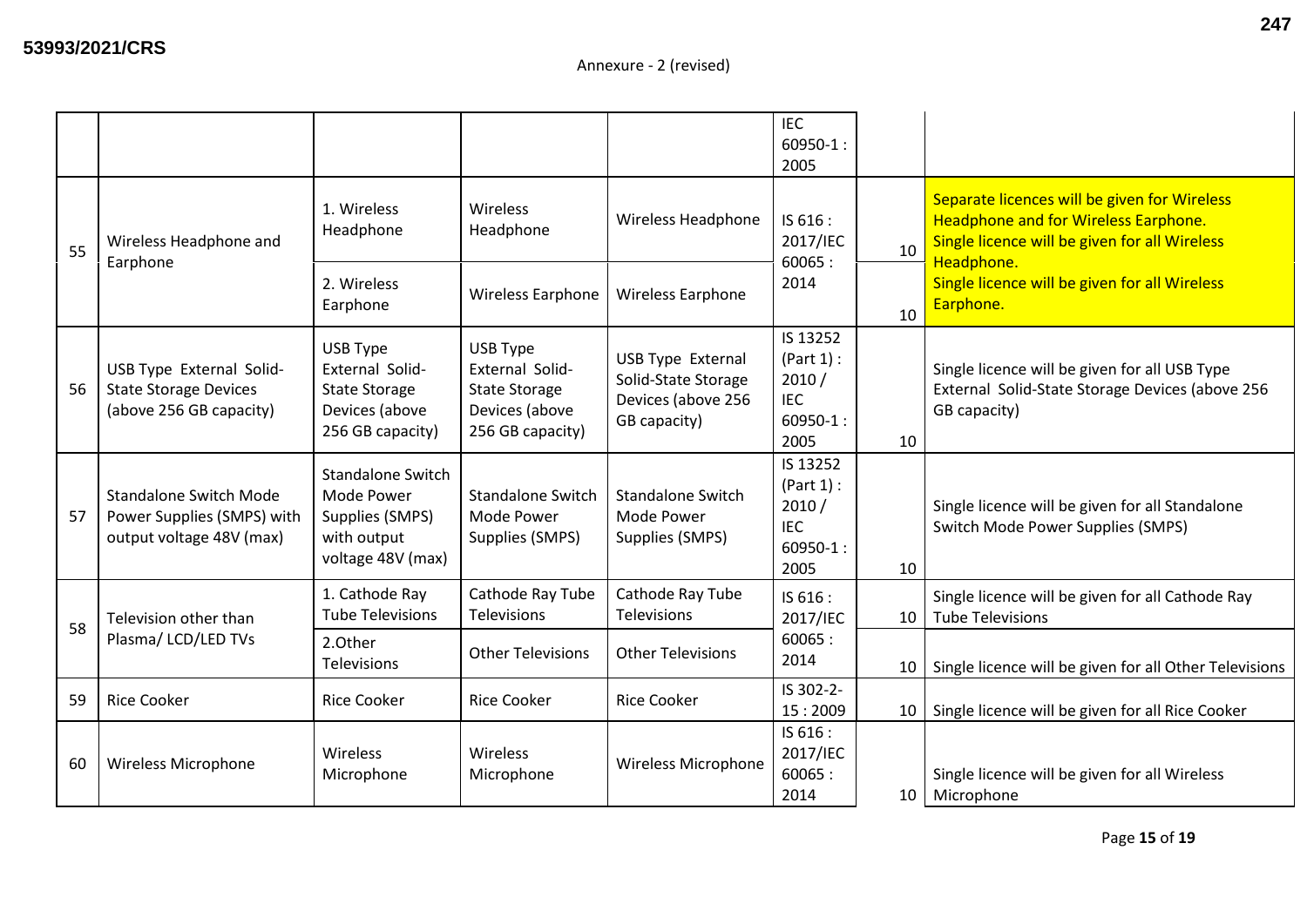| 61 |                                                                           |                                                                                     |                                                                                     |                                                                                     | IS 13252<br>(Part 1):<br>2010/<br><b>IEC</b><br>$60950 - 1$ : |           |                                                                        |
|----|---------------------------------------------------------------------------|-------------------------------------------------------------------------------------|-------------------------------------------------------------------------------------|-------------------------------------------------------------------------------------|---------------------------------------------------------------|-----------|------------------------------------------------------------------------|
|    | Digital Camera                                                            | Digital Camera                                                                      | Digital Camera                                                                      | Digital Camera                                                                      | 2005                                                          | 10        | Single licence will be given for all Digital Camera                    |
| 62 | Video Camera                                                              | Video Camera                                                                        | Video Camera                                                                        | Video Camera                                                                        | IS 616 :<br>2017/IEC<br>60065:<br>2014                        | 10        | Single licence will be given for all Video Camera                      |
| 63 | Webcam (Finished Product)                                                 | Webcam (Finished<br>Product)                                                        | Webcam (Finished<br>Product)                                                        | Webcam (Finished<br>Product)                                                        | IS 616 :<br>2017/IEC<br>60065:<br>2014                        |           | Single licence will be given for all Webcam<br>10   (Finished Product) |
| 64 | Smart Speakers (with and                                                  | 1. Smart Speakers<br>with Display                                                   | 1. Smart Speakers<br>with Display                                                   | 1. Smart Speakers<br>with Display                                                   | IS 616:<br>2017/IEC                                           | 10        | Single licence will be given for all Smart Speakers<br>with Display    |
|    | without Display)                                                          | 2. Smart Speakers<br>without Display                                                | 2. Smart Speakers<br>without Display                                                | 2. Smart Speakers<br>without Display                                                | 60065:<br>2014                                                | 10        | Single licence will be given for all Smart Speakers<br>without Display |
| 65 | Dimmers for LED products                                                  | Dimmers for LED<br>products                                                         | Dimmers for LED<br>products                                                         | Dimmers for LED<br>products                                                         | IS/IEC<br>60669-2-<br>1:2018                                  | 10        | Single licence will be given for all Dimmers for LED<br>products       |
| 66 | <b>Bluetooth Speakers</b>                                                 | Bluetooth<br>Speakers                                                               | Bluetooth<br>Speakers                                                               | <b>Bluetooth Speakers</b>                                                           | IS 616 :<br>2017/IEC<br>60065:<br>2014                        | 10        | Single licence will be given for all Bluetooth<br>Speakers             |
| 67 | Low - Voltage switchgear<br>and controlgear: Circuit -<br><b>Breakers</b> | <b>Low - Voltage</b><br>switchgear and<br>controlgear:<br><b>Circuit - Breakers</b> | <b>Low - Voltage</b><br>switchgear and<br>controlgear:<br><b>Circuit - Breakers</b> | <b>Low - Voltage</b><br>switchgear and<br>controlgear: Circuit -<br><b>Breakers</b> | <b>IS/IEC</b><br>$60947 - 2:$<br>2016                         | <b>NA</b> | Series guidelines are under preparation                                |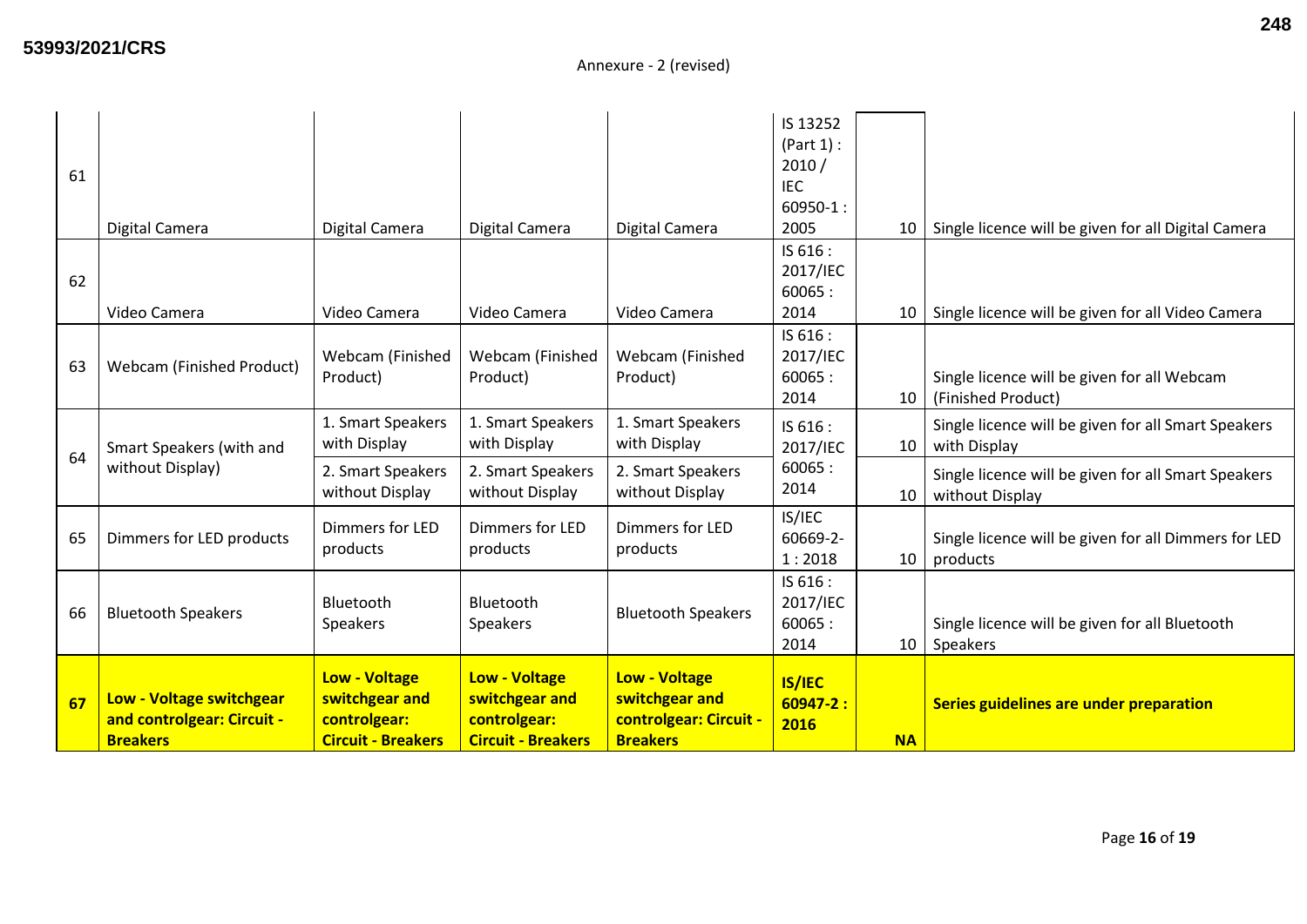| 68 | Low - Voltage switchgear<br>and controlgear: switches,<br>disconnectors, switch<br>disconnectors and fuse -<br><b>Combination units</b> | <b>Low - Voltage</b><br>switchgear and<br>controlgear:<br>switches,<br>disconnectors,<br>switch<br>disconnectors and<br>$fuse -$<br><b>Combination</b><br>units | <b>Low - Voltage</b><br>switchgear and<br>controlgear:<br>switches,<br>disconnectors,<br>switch<br>disconnectors and<br>fuse -<br><b>Combination</b><br>units | <b>Low - Voltage</b><br>switchgear and<br>controlgear:<br>switches,<br>disconnectors,<br>switch disconnectors<br>and fuse -<br><b>Combination units</b> | <b>IS/IEC</b><br>$60947 - 3:$<br>2012 | <b>NA</b> | Series guidelines are under preparation |
|----|-----------------------------------------------------------------------------------------------------------------------------------------|-----------------------------------------------------------------------------------------------------------------------------------------------------------------|---------------------------------------------------------------------------------------------------------------------------------------------------------------|---------------------------------------------------------------------------------------------------------------------------------------------------------|---------------------------------------|-----------|-----------------------------------------|
| 69 | Low - Voltage switchgear<br>and controlgear:<br>electromechanical<br>contactors and motor -<br><b>Starters</b>                          | <b>Low - Voltage</b><br>switchgear and<br>controlgear:<br>electromechanical<br>contactors and<br>motor - Starters                                               | <b>Low - Voltage</b><br>switchgear and<br>controlgear:<br>electromechanical<br>contactors and<br><b>motor - Starters</b>                                      | <b>Low - Voltage</b><br>switchgear and<br>controlgear:<br>electromechanical<br>contactors and<br><b>motor - Starters</b>                                | <b>IS/IEC</b><br>60947-4-<br>1:2012   | <b>NA</b> | Series guidelines are under preparation |
| 70 | Low - Voltage switchgear<br>and controlgear: a.c<br>semiconductor motor<br>controllers and starters                                     | <b>Low - Voltage</b><br>switchgear and<br>controlgear: a.c<br>semiconductor<br>motor controllers<br>and starters                                                | <b>Low - Voltage</b><br>switchgear and<br>controlgear: a.c<br>semiconductor<br>motor controllers<br>and starters                                              | <b>Low - Voltage</b><br>switchgear and<br>controlgear: a.c<br>semiconductor<br>motor controllers<br>and starters                                        | <b>IS/IEC</b><br>60947-4-<br>2:2011   | <b>NA</b> | Series guidelines are under preparation |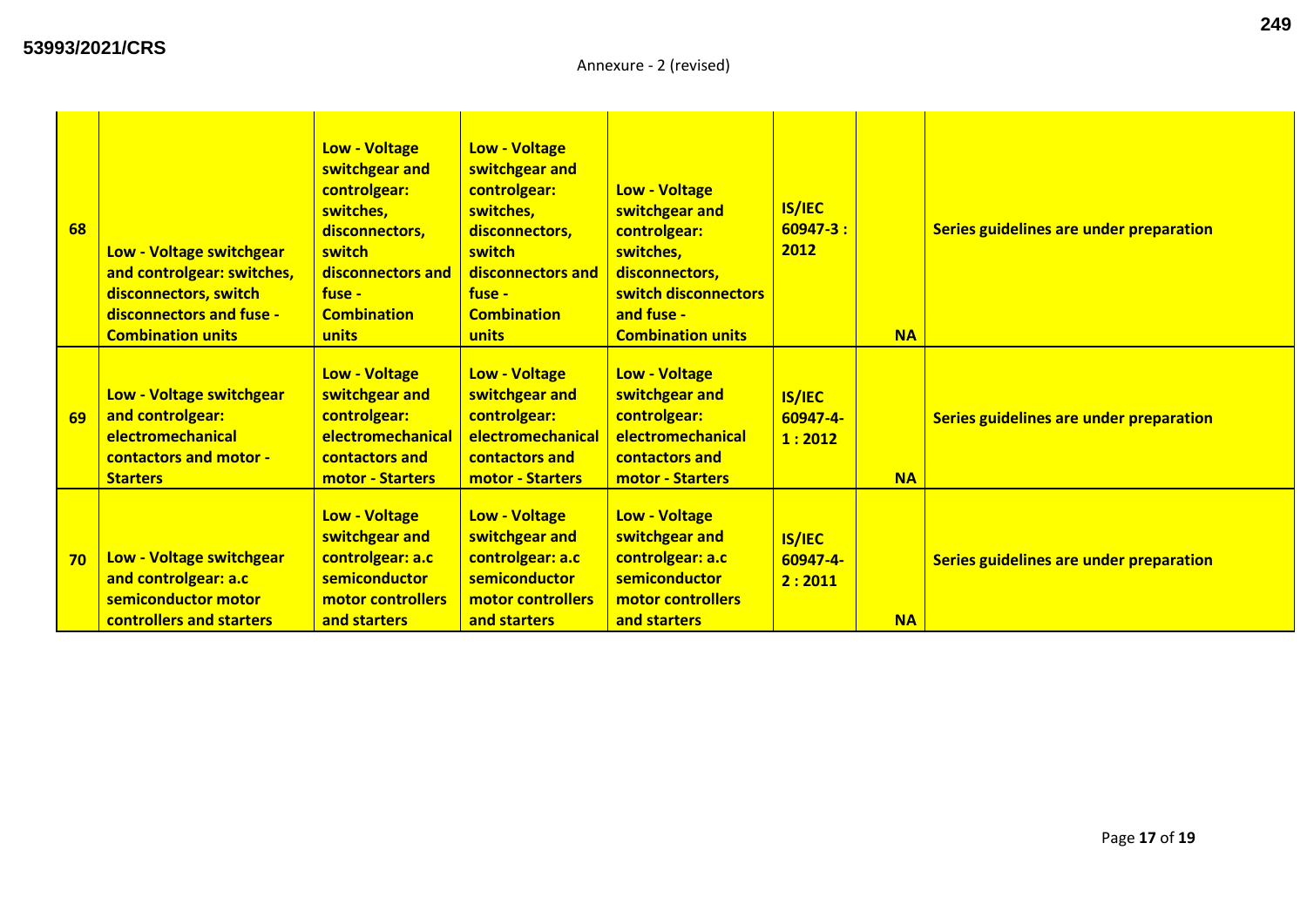| 71 | Low - Voltage switchgear<br>and controlgear: switches,<br>disconnectors, switch<br>disconnectors and fuse -<br><b>Combination units</b> | <b>Low - Voltage</b><br>switchgear and<br>controlgear:<br>switches,<br>disconnectors,<br>switch<br>disconnectors and<br>fuse -<br><b>Combination</b><br>units | <b>Low - Voltage</b><br>switchgear and<br>controlgear:<br>switches,<br>disconnectors,<br>switch<br>disconnectors and<br>fuse -<br><b>Combination</b><br>units | <b>Low - Voltage</b><br>switchgear and<br>controlgear:<br>switches,<br>disconnectors,<br>switch disconnectors<br>and fuse -<br><b>Combination units</b> | <b>IS/IEC</b><br>60947-4-<br>3:2014 | <b>NA</b> | Series guidelines are under preparation |
|----|-----------------------------------------------------------------------------------------------------------------------------------------|---------------------------------------------------------------------------------------------------------------------------------------------------------------|---------------------------------------------------------------------------------------------------------------------------------------------------------------|---------------------------------------------------------------------------------------------------------------------------------------------------------|-------------------------------------|-----------|-----------------------------------------|
| 72 | Low - Voltage switchgear<br>and controlgear:<br>electromechanical control<br>circuit devices                                            | <b>Low - Voltage</b><br>switchgear and<br>controlgear:<br>electromechanical<br>control circuit<br><b>devices</b>                                              | <b>Low - Voltage</b><br>switchgear and<br>controlgear:<br>electromechanical<br>control circuit<br>devices                                                     | <b>Low - Voltage</b><br>switchgear and<br>controlgear:<br>electromechanical<br>control circuit<br>devices                                               | <b>IS/IEC</b><br>60947-5-<br>1:2009 | <b>NA</b> | Series guidelines are under preparation |
| 73 | Low - Voltage switchgear<br>and controlgear proximity<br>switches                                                                       | <b>Low - Voltage</b><br>switchgear and<br>controlgear<br>proximity<br>switches                                                                                | <b>Low - Voltage</b><br>switchgear and<br>controlgear<br>proximity<br><b>switches</b>                                                                         | <b>Low - Voltage</b><br>switchgear and<br>controlgear<br>proximity switches                                                                             | <b>IS/IEC</b><br>60947-5-<br>2:2007 | <b>NA</b> | Series guidelines are under preparation |
| 74 | Low - Voltage switchgear<br>and controlgear: electrical<br>emergency stop devices<br>with mechanical latching<br>function               | <b>Low - Voltage</b><br>switchgear and<br>controlgear:<br>electrical<br>emergency stop<br>devices with<br>mechanical<br>latching function                     | <b>Low - Voltage</b><br>switchgear and<br>controlgear:<br>electrical<br>emergency stop<br>devices with<br>mechanical<br>latching function                     | <b>Low - Voltage</b><br>switchgear and<br>controlgear:<br>electrical emergency<br>stop devices with<br>mechanical latching<br>function                  | <b>IS/IEC</b><br>60947-5-<br>5:2016 | <b>NA</b> | Series guidelines are under preparation |